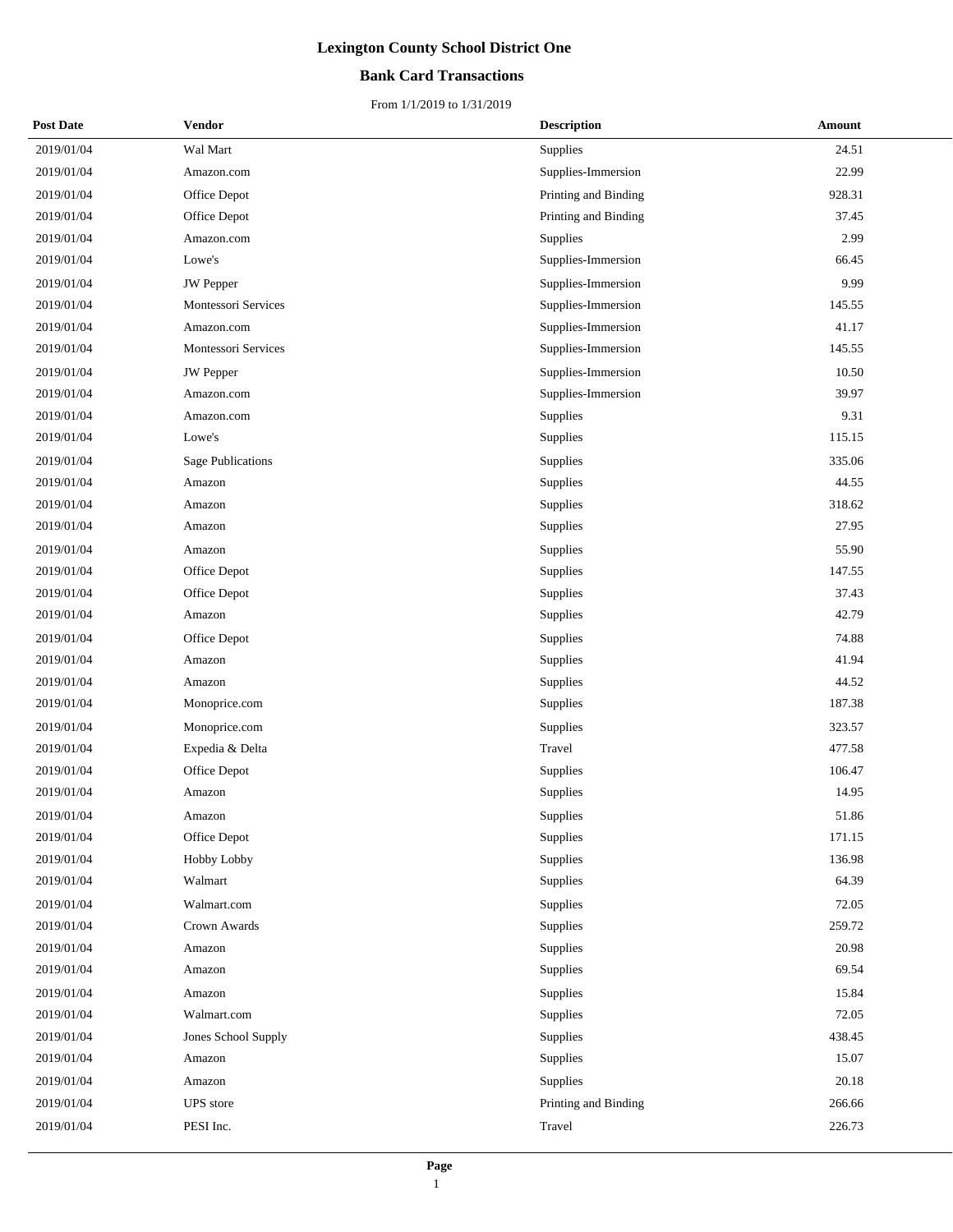### **Bank Card Transactions**

| <b>Post Date</b> | Vendor                      | <b>Description</b>          | Amount    |
|------------------|-----------------------------|-----------------------------|-----------|
| 2019/01/04       | SC Association of Libraries | Travel                      | 155.00    |
| 2019/01/04       | Office Depot                | Supplies                    | $-203.61$ |
| 2019/01/04       | Wal-Mart                    | Supplies                    | 62.60     |
| 2019/01/04       | Office Depot                | Supplies                    | 182.21    |
| 2019/01/04       | Wal-Mart                    | Supplies                    | 193.65    |
| 2019/01/04       | School Health Corporation   | Supplies                    | 248.41    |
| 2019/01/04       | Wal-Mart                    | Supplies                    | 39.32     |
| 2019/01/04       | Amazon MarketPlace          | Supplies                    | 115.99    |
| 2019/01/04       | Office Depot                | Supplies                    | 321.30    |
| 2019/01/04       | <b>SCMEA</b>                | Pupil Transportation        | 300.00    |
| 2019/01/04       | Amazon                      | Supplies                    | 8.99      |
| 2019/01/04       | Amazon                      | Supplies                    | 80.91     |
| 2019/01/04       | <b>US Post Office</b>       | Supplies                    | 8.25      |
| 2019/01/04       | <b>JW</b> Pepper            | Supplies                    | 292.99    |
| 2019/01/04       | Amazon                      | Supplies                    | 27.95     |
| 2019/01/04       | Hilton Disney World         | Travel                      | 223.88    |
| 2019/01/04       | PowerSchool Event           | Travel                      | 3,800.00  |
| 2019/01/04       | Amazon                      | Supplies                    | 63.88     |
| 2019/01/04       | US FOODS                    | Supplies                    | 769.44    |
| 2019/01/04       | LEXINGTON TRUE VALUE        | Supplies                    | 15.50     |
| 2019/01/04       | <b>SUNOCO</b>               | Supplies                    | 27.00     |
| 2019/01/04       | <b>EXXONMOBIL</b>           | Supplies                    | 50.00     |
| 2019/01/04       | <b>LOWES FOODS</b>          | Supplies                    | 50.75     |
| 2019/01/04       | STANDARD DISTRIBUTORS       | Supplies                    | 27.82     |
| 2019/01/04       | LOWES                       | Supplies                    | 11.92     |
| 2019/01/04       | CANAKIT.COM                 | Supplies                    | 57.75     |
| 2019/01/04       | <b>LOWES FOODS</b>          | Supplies                    | 67.00     |
| 2019/01/04       | <b>LOWES</b>                | Supplies                    | 198.27    |
| 2019/01/04       | <b>SKILLSUSA WEBSTORE</b>   | Supplies                    | 26.00     |
| 2019/01/04       | <b>ACTE</b>                 | Supplies                    | 17.27     |
| 2019/01/04       | <b>EXXONMOBIL</b>           | Supplies                    | 45.00     |
| 2019/01/04       | <b>LOWES FOODS</b>          | Supplies                    | 58.77     |
| 2019/01/04       | <b>LOWES FOODS</b>          | Supplies                    | 24.97     |
| 2019/01/04       | DOLLAR GENERAL              | Supplies                    | 13.38     |
| 2019/01/04       | LR HOOK TIRE                | Supplies                    | 101.97    |
| 2019/01/04       | amazon                      | Supplies                    | 28.15     |
| 2019/01/04       | amazon                      | Supplies                    | 953.33    |
| 2019/01/04       | amazon                      | Supplies                    | 185.98    |
| 2019/01/04       | amazon                      | Supplies                    | 17.68     |
| 2019/01/04       | Walmart                     | Supplies                    | 108.10    |
| 2019/01/04       | Teacher Pay Teacher         | Supplies                    | 15.99     |
| 2019/01/04       | Walmart                     | Supplies                    | 19.57     |
| 2019/01/04       | Walmart                     | Supplies                    | 30.87     |
| 2019/01/04       | Amazon                      | Supplies                    | 45.98     |
| 2019/01/04       | <b>SCMEA</b>                | <b>Pupil Transportation</b> | 300.00    |
|                  |                             |                             |           |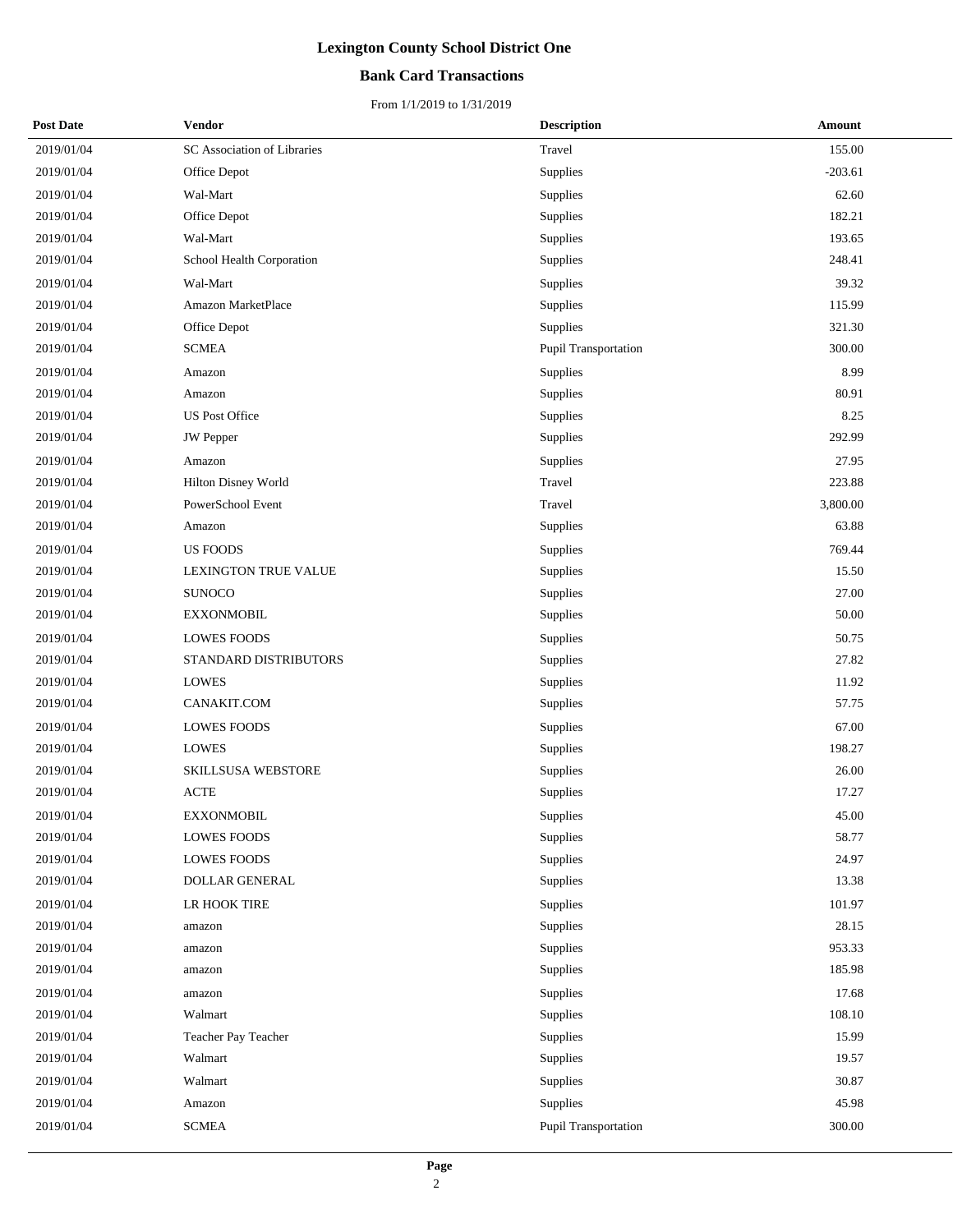### **Bank Card Transactions**

| <b>Post Date</b> | <b>Vendor</b>                 | <b>Description</b>              | Amount   |
|------------------|-------------------------------|---------------------------------|----------|
| 2019/01/04       | office depot                  | Supplies                        | 11.22    |
| 2019/01/04       | walmart                       | Supplies                        | 70.13    |
| 2019/01/04       | School Health Corporation     | Supplies                        | 87.18    |
| 2019/01/04       | <b>ELLISON</b>                | Supplies                        | 84.11    |
| 2019/01/04       | Wal-Mart                      | Supplies                        | 31.97    |
| 2019/01/04       | <b>UNITED AIR</b>             | Travel-MMGW/HSTW Staff Dev      | 30.00    |
| 2019/01/04       | MOKARA AND LA MANSION         | Travel-MMGW/HSTW Staff Dev      | 591.93   |
| 2019/01/04       | <b>UNITED AIR</b>             | Travel-MMGW/HSTW Staff Dev      | 30.00    |
| 2019/01/04       | <b>COLUMBIA METRO</b>         | Travel-MMGW/HSTW Staff Dev      | 32.00    |
| 2019/01/04       | <b>AMERICAN AIRLINE</b>       | Travel                          | 30.00    |
| 2019/01/04       | <b>AMERICAN AIRLINE</b>       | Travel                          | 30.00    |
| 2019/01/04       | <b>AMERICAN AIRLINE</b>       | Travel                          | 30.00    |
| 2019/01/04       | <b>AMERICAN AIRLINE</b>       | Travel                          | 30.00    |
| 2019/01/04       | <b>COLUMBIA AIRPORT</b>       | Travel                          | 48.00    |
| 2019/01/04       | <b>Hyatt Regency</b>          | <b>Travel-Teacher Staff Dev</b> | 211.80   |
| 2019/01/04       | AMLE                          | Travel-MMGW/HSTW Staff Dev      | 150.00   |
| 2019/01/04       | 2018 Office Prof Conference - | Travel-Teacher Staff Dev        | $-60.00$ |
| 2019/01/04       | <b>NSBA</b>                   | Travel                          | 765.00   |
| 2019/01/04       | GetRocketbook.com             | Supplies                        | 59.50    |
| 2019/01/04       | Trophy and Awards Center      | Supplies                        | 40.13    |
| 2019/01/04       | Walmart                       | Supplies                        | 131.17   |
| 2019/01/04       | Office Depot                  | Supplies                        | 35.92    |
| 2019/01/04       | <b>US Postal Service</b>      | Supplies                        | 7.20     |
| 2019/01/04       | Tundra                        | Supplies                        | 782.91   |
| 2019/01/04       | Walmart                       | Supplies                        | 24.82    |
| 2019/01/04       | Hardee's                      | Other Objects                   | 87.86    |
| 2019/01/04       | holiday inn                   | Travel                          | 386.08   |
| 2019/01/04       | <b>COURTYARD BY MARRIOTT</b>  | Travel                          | 556.89   |
| 2019/01/04       | <b>ACTE</b>                   | Travel                          | 145.00   |
| 2019/01/04       | Dollar General                | Supplies                        | 19.26    |
| 2019/01/04       | RocketBook                    | Supplies                        | 272.00   |
| 2019/01/04       | <b>USPS</b>                   | Supplies                        | 6.91     |
| 2019/01/04       | <b>WALKER HARDWARE</b>        | Supplies                        | 20.17    |
| 2019/01/04       | Walmart                       | Supplies                        | 47.07    |
| 2019/01/04       | Lowe's                        | Supplies                        | 226.09   |
| 2019/01/04       | Walmart                       | Supplies                        | 23.75    |
| 2019/01/04       | Food lion                     | Supplies                        | 11.58    |
| 2019/01/04       | The home depot                | Supplies                        | 16.22    |
| 2019/01/04       | speedway                      | Supplies                        | 17.23    |
| 2019/01/04       | Murphy Express                | Supplies                        | 45.50    |
| 2019/01/04       | Lowe's                        | Supplies                        | 168.21   |
| 2019/01/04       | Smith & Jones Janitorial      | Supplies                        | 270.45   |
| 2019/01/04       | Lowe's                        | Supplies                        | 71.62    |
| 2019/01/04       | Lowes                         | Supplies                        | 96.12    |
| 2019/01/04       | Ed Smith Lumber               | Supplies                        | 31.85    |
|                  |                               |                                 |          |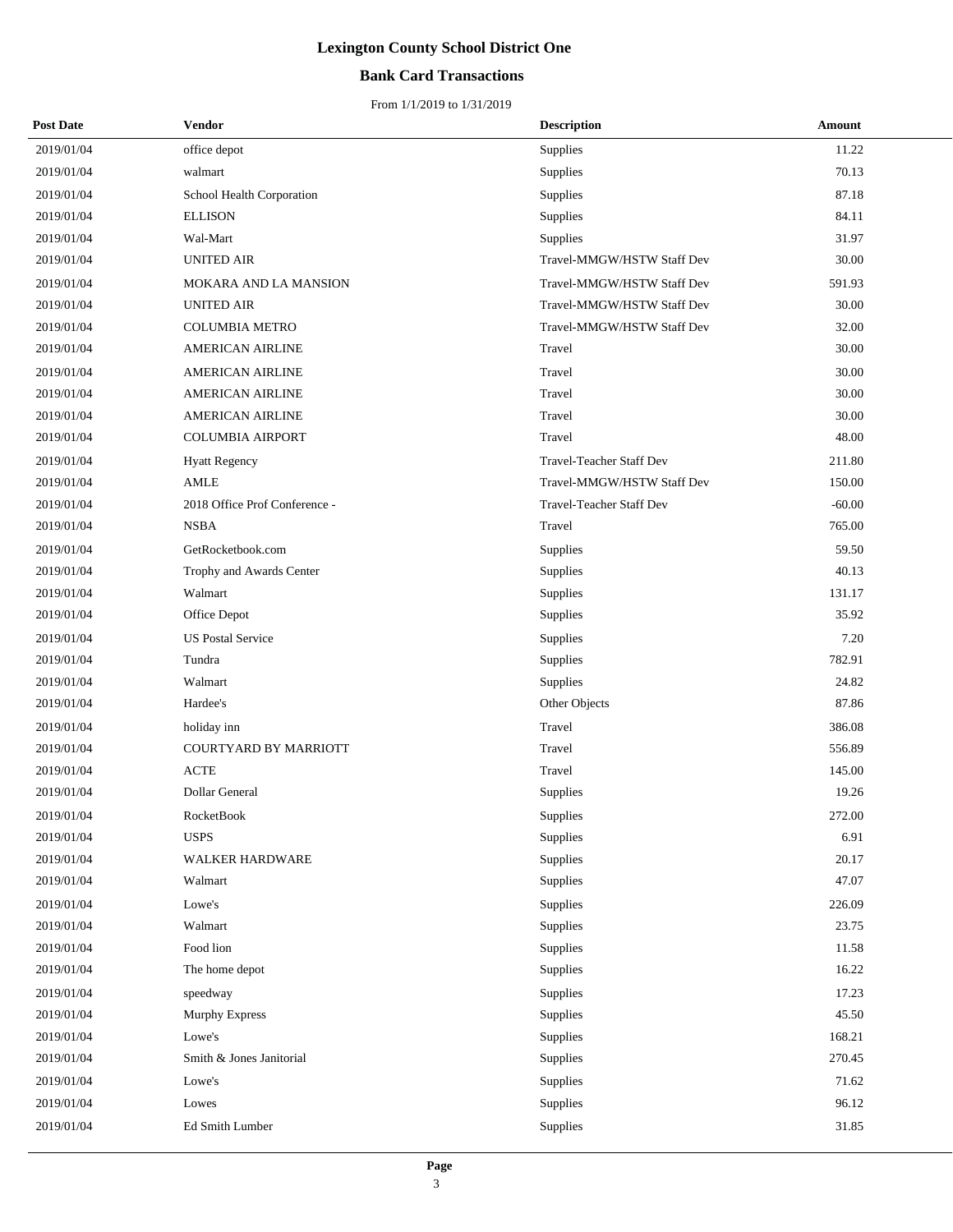### **Bank Card Transactions**

| <b>Post Date</b> | <b>Vendor</b>         | <b>Description</b>        | Amount   |
|------------------|-----------------------|---------------------------|----------|
| 2019/01/04       | Walmart               | Supplies                  | 8.57     |
| 2019/01/04       | Ed Smith Lumber       | Supplies                  | 5.62     |
| 2019/01/04       | Walker Hardware       | Supplies                  | 6.47     |
| 2019/01/04       | Lowes                 | Supplies                  | 19.82    |
| 2019/01/04       | Hobby Lobby           | Supplies                  | 12.82    |
| 2019/01/04       | Walker Hardware       | Supplies                  | 5.32     |
| 2019/01/04       | Lowes                 | Supplies                  | 49.13    |
| 2019/01/04       | Lowes                 | Supplies                  | 148.26   |
| 2019/01/04       | Murphy                | Supplies                  | 20.49    |
| 2019/01/04       | Lowe's                | Supplies                  | 68.34    |
| 2019/01/04       | ACS Sound & LIghting  | Supplies-Maintenace       | 493.54   |
| 2019/01/04       | The UPS Store         | Supplies-Maintenace       | 63.72    |
| 2019/01/04       | ${\hbox{\rm SLED}}$   | Other Prof & Tech Service | 96.00    |
| 2019/01/04       | Enlows                | Supplies                  | 136.53   |
| 2019/01/04       | LOwes                 | Supplies                  | 79.44    |
| 2019/01/04       | Enlows                | Supplies                  | 102.40   |
| 2019/01/04       | Enlows                | Supplies                  | 78.24    |
| 2019/01/04       | <b>INterstate</b>     | Supplies                  | 69.90    |
| 2019/01/04       | <b>HOme Depot</b>     | Supplies                  | 62.03    |
| 2019/01/04       | Academy               | Supplies                  | 104.17   |
| 2019/01/04       | Interstate            | Supplies                  | 209.20   |
| 2019/01/04       | Interstate            | Supplies                  | 93.04    |
| 2019/01/04       | <b>Academy Sports</b> | Supplies                  | 291.47   |
| 2019/01/04       | Northern Tool         | Supplies                  | 577.77   |
| 2019/01/04       | Home Depot            | Supplies                  | 185.90   |
| 2019/01/04       | Lowes                 | Supplies                  | 37.79    |
| 2019/01/04       | Interstate            | Supplies                  | 263.70   |
| 2019/01/04       | Enlows                | Supplies                  | 88.69    |
| 2019/01/04       | Lowes                 | Supplies                  | 49.73    |
| 2019/01/04       | Interstate            | Supplies                  | 51.26    |
| 2019/01/04       | <b>Enlows</b>         | Supplies                  | 247.81   |
| 2019/01/04       | Lowes                 | Supplies                  | 37.79    |
| 2019/01/04       | GoDaddy               | Software Renewal/Agreemen | 15.17    |
| 2019/01/04       | True Value            | Supplies                  | 70.06    |
| 2019/01/04       | Walmart               | Supplies                  | 60.21    |
| 2019/01/04       | Amazon                | Supplies                  | 45.76    |
| 2019/01/04       | Amazon Credit         | Supplies                  | $-45.76$ |
| 2019/01/04       | Amazon                | Supplies                  | 171.96   |
| 2019/01/04       | The Home Depot        | Supplies                  | 2.35     |
| 2019/01/04       | Amazon                | Supplies                  | 104.95   |
| 2019/01/04       | PES Caf??             | Supplies                  | 14.25    |
| 2019/01/04       | PES Caf??             | Supplies                  | 20.00    |
| 2019/01/04       | Walmart               | Supplies                  | 31.42    |
| 2019/01/04       | Dollar General        | Supplies                  | 17.00    |
| 2019/01/04       | US Post Office        | Supplies                  | 150.00   |
|                  |                       |                           |          |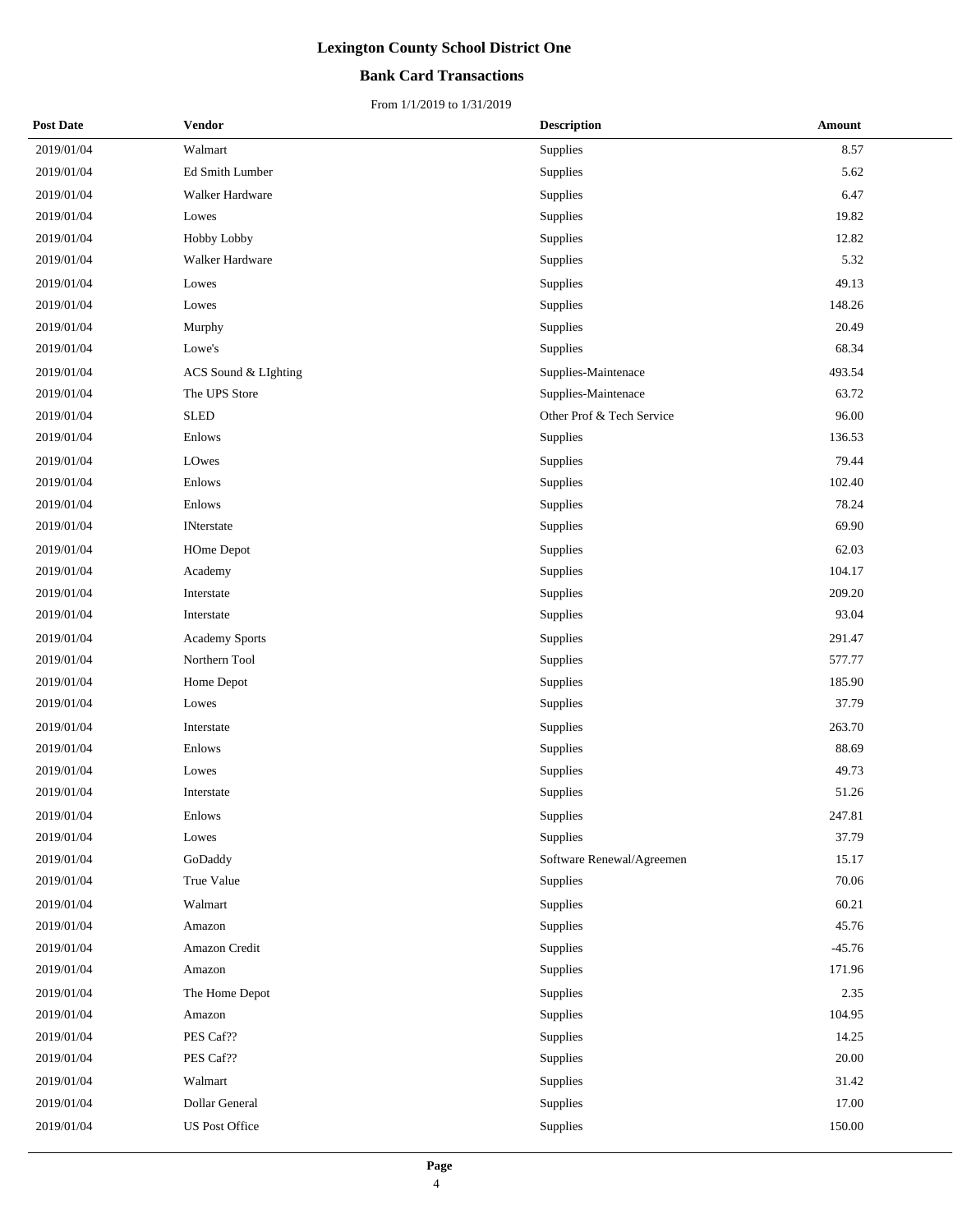### **Bank Card Transactions**

| <b>Post Date</b> | <b>Vendor</b>                  | <b>Description</b>        | Amount |
|------------------|--------------------------------|---------------------------|--------|
| 2019/01/04       | Shumperts IGA                  | Supplies                  | 35.91  |
| 2019/01/04       | Shumperts IGA                  | Supplies                  | 34.38  |
| 2019/01/04       | Dollar General                 | Supplies                  | 19.77  |
| 2019/01/04       | <b>USPS</b>                    | Supplies                  | 21.00  |
| 2019/01/04       | Phonak Hearing System          | Repairs and Maintenance   | 24.00  |
| 2019/01/04       | Eschenbach Optik               | Supplies                  | 543.28 |
| 2019/01/04       | Office Depot                   | Supplies                  | 84.51  |
| 2019/01/04       | <b>ASHA</b>                    | Dues and Fees             | 225.00 |
| 2019/01/04       | <b>ASHA</b>                    | Dues and Fees             | 225.00 |
| 2019/01/04       | Dollar General #1637 Lexington | Supplies                  | 15.00  |
| 2019/01/04       | PESI                           | Software Renewal/Agreemen | 199.98 |
| 2019/01/04       | WM Supercenter Lexington SC    | Supplies                  | 31.78  |
| 2019/01/04       | <b>AOTA</b>                    | Dues and Fees             | 387.00 |
| 2019/01/04       | <b>AMZN Mktp</b>               | Supplies                  | 31.94  |
| 2019/01/04       | <b>AMZN Mktp</b>               | Supplies                  | 60.11  |
| 2019/01/04       | Tractor Supply Co.             | Supplies                  | 476.99 |
| 2019/01/04       | Fun Express                    | Supplies                  | 379.98 |
| 2019/01/04       | Amazon.com                     | Supplies                  | 311.55 |
| 2019/01/04       | Amazon.com                     | Supplies                  | 85.91  |
| 2019/01/04       | Walmart                        | Supplies                  | 171.15 |
| 2019/01/04       | Amazon.com                     | Supplies                  | 10.99  |
| 2019/01/04       | Amazon.com                     | Supplies                  | 81.83  |
| 2019/01/04       | Walmart                        | Supplies                  | 85.89  |
| 2019/01/04       | Walmart                        | Supplies                  | 45.01  |
| 2019/01/04       | Dollar Tree                    | Supplies                  | 12.77  |
| 2019/01/04       | Walmart                        | Supplies                  | 295.65 |
| 2019/01/04       | Amazon.com                     | Supplies                  | 8.88   |
| 2019/01/04       | Ozobot Shop                    | Supplies                  | 242.00 |
| 2019/01/04       | Amazon.com                     | Supplies                  | 800.36 |
| 2019/01/04       | Amazon.com                     | Supplies                  | 8.99   |
| 2019/01/04       | National Science Teachers Asso | Supplies                  | 383.96 |
| 2019/01/04       | Geddes                         | Supplies                  | 69.91  |
| 2019/01/04       | Wal Mart                       | Supplies                  | 16.05  |
| 2019/01/04       | Lowe's                         | Supplies                  | 7.99   |
| 2019/01/04       | Walmart                        | Supplies                  | 214.91 |
| 2019/01/04       | Walmart                        | Supplies                  | 24.42  |
| 2019/01/04       | walmart                        | Supplies                  | 79.34  |
| 2019/01/04       | amazon                         | Supplies                  | 237.00 |
| 2019/01/04       | Amazon                         | Supplies                  | 256.77 |
| 2019/01/04       | amazon                         | Supplies                  | 79.00  |
| 2019/01/04       | amazon                         | Supplies                  | 237.00 |
| 2019/01/04       | Harbor Freight Tools           | Supplies                  | 660.12 |
| 2019/01/04       | Scholastic                     | Supplies                  | 183.38 |
| 2019/01/04       | Scholastic Reading Club        | Supplies                  | 200.00 |
| 2019/01/04       | Scholastic                     | Supplies                  | 346.14 |
|                  |                                |                           |        |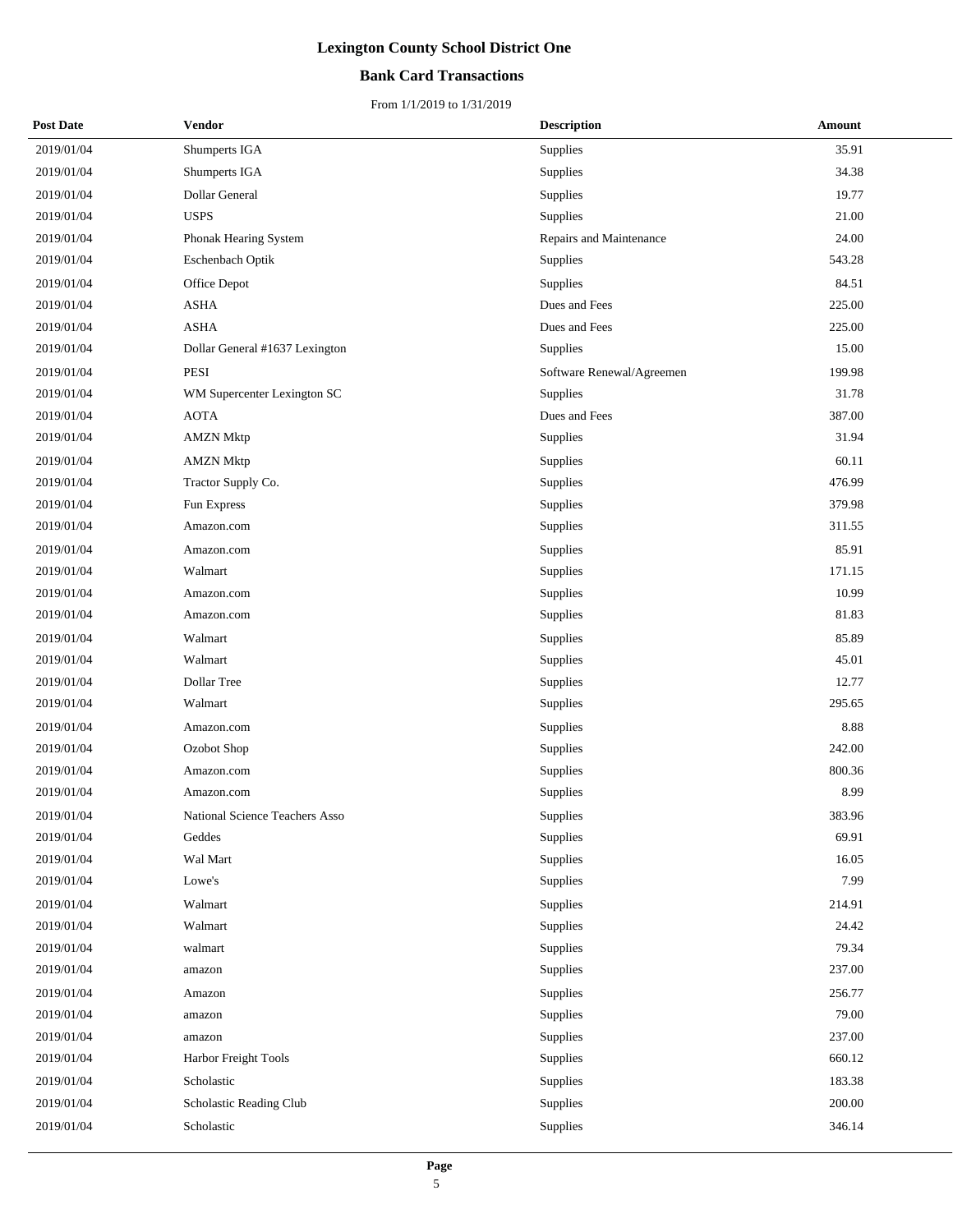### **Bank Card Transactions**

| <b>Post Date</b> | <b>Vendor</b>                | <b>Description</b>             | Amount   |
|------------------|------------------------------|--------------------------------|----------|
| 2019/01/04       | <b>JW</b> Pepper             | Pupil Activity                 | 64.98    |
| 2019/01/04       | JW Pepper                    | Pupil Activity                 | 37.98    |
| 2019/01/04       | West Music                   | Pupil Activity                 | 233.95   |
| 2019/01/04       | Dollar Tree                  | Pupil Activity                 | 33.17    |
| 2019/01/04       | Walmart                      | Pupil Activity                 | 186.82   |
| 2019/01/04       | Scholastic Book Fairs        | Pupil Activity                 | 98.65    |
| 2019/01/04       | Academy sports               | Pupil Activity                 | 38.82    |
| 2019/01/04       | Lowes                        | Pupil Activity                 | 84.42    |
| 2019/01/04       | Amazon                       | Pupil Activity                 | 77.90    |
| 2019/01/04       | Amazon                       | Pupil Activity                 | 80.76    |
| 2019/01/04       | Pearson                      | Pupil Activity                 | 57.08    |
| 2019/01/04       | Walmart                      | Pupil Activity                 | 18.38    |
| 2019/01/04       | Hobby Lobby                  | Pupil Activity                 | 32.11    |
| 2019/01/04       | Ollie's Bargain Outlet       | Pupil Activity                 | 74.89    |
| 2019/01/04       | Amazon.com                   | Pupil Activity                 | 211.74   |
| 2019/01/04       | Walmart                      | Pupil Activity                 | 33.60    |
| 2019/01/04       | Heinemann.com                | Pupil Activity                 | 67.41    |
| 2019/01/04       | Amazon.com                   | Pupil Act-Fee/Collection Refnd | $-59.80$ |
| 2019/01/04       | Amazon                       | Pupil Activity                 | 25.80    |
| 2019/01/04       | Amazon                       | Pupil Activity                 | 56.61    |
| 2019/01/04       | Amazon                       | Pupil Activity                 | 12.99    |
| 2019/01/04       | walmart                      | Pupil Activity                 | 26.93    |
| 2019/01/04       | walmart                      | Pupil Activity                 | 66.35    |
| 2019/01/04       | amazon                       | Pupil Activity                 | 85.52    |
| 2019/01/04       | Amazon                       | Pupil Activity                 | 189.32   |
| 2019/01/04       | Walmart                      | Pupil Activity                 | 78.50    |
| 2019/01/04       | Teachers Pay Teachers        | Pupil Activity                 | 169.01   |
| 2019/01/04       | Teachers Pay Teachers        | Pupil Activity                 | 325.00   |
| 2019/01/04       | Wal-Mart                     | Pupil Activity                 | 304.91   |
| 2019/01/04       | Amazon Market Place          | Pupil Activity                 | 308.33   |
| 2019/01/04       | Musician Supply              | Pupil Activity                 | 128.27   |
| 2019/01/04       | Walmart                      | Pupil Activity                 | 129.71   |
| 2019/01/04       | Hobby Lobby                  | Pupil Activity                 | 48.93    |
| 2019/01/04       | Amazon                       | Pupil Activity                 | 37.98    |
| 2019/01/04       | Weissman                     | Pupil Activity                 | 320.48   |
| 2019/01/04       | Amazon                       | Pupil Activity                 | 67.96    |
| 2019/01/04       | <b>Rhinestones Unlimited</b> | Pupil Activity                 | 74.80    |
| 2019/01/04       | House of Fabrics             | Pupil Activity                 | 62.21    |
| 2019/01/04       | <b>ED SMTIH</b>              | Pupil Activity                 | 201.93   |
| 2019/01/04       | <b>LOWES</b>                 | Pupil Activity                 | 196.53   |
| 2019/01/04       | amazon                       | Pupil Activity                 | 95.92    |
| 2019/01/04       | amazon                       | Pupil Activity                 | 95.92    |
| 2019/01/04       | Walmart                      | Pupil Activity                 | 19.52    |
| 2019/01/04       | IGA                          | Pupil Activity                 | 72.82    |
| 2019/01/04       | Amazon                       | Pupil Activity                 | 142.36   |
|                  |                              |                                |          |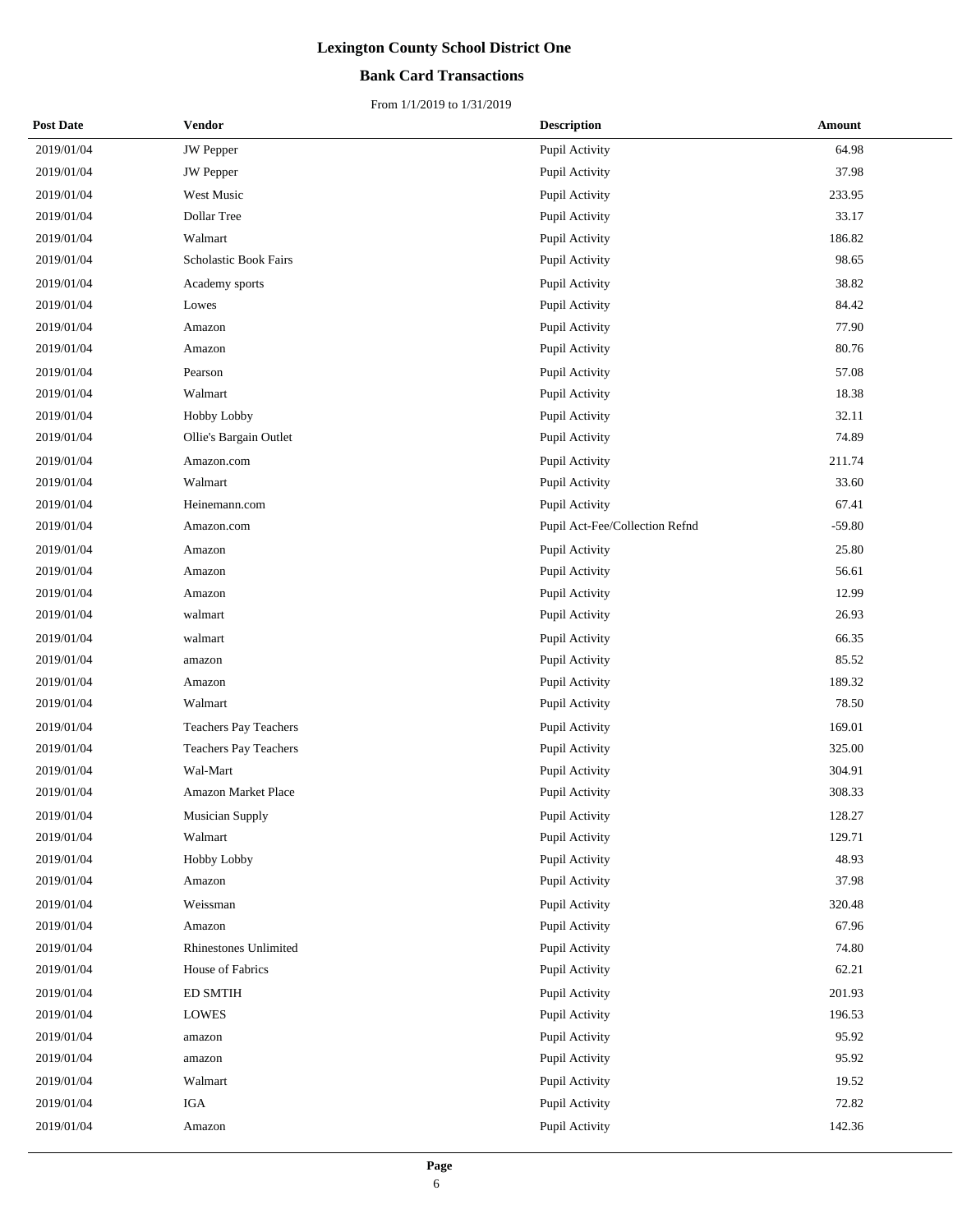### **Bank Card Transactions**

| <b>Post Date</b> | <b>Vendor</b>                  | <b>Description</b>        | <b>Amount</b> |
|------------------|--------------------------------|---------------------------|---------------|
| 2019/01/04       | Lowe's                         | Pupil Activity            | 135.22        |
| 2019/01/04       | Wal-Mart                       | Pupil Activity            | 42.19         |
| 2019/01/04       | Daktronics                     | Pupil Activity            | 46.55         |
| 2019/01/04       | Walmart                        | Pupil Activity            | 76.62         |
| 2019/01/04       | Sams                           | Pupil Activity            | 575.77        |
| 2019/01/04       | Sams                           | Pupil Activity            | 31.16         |
| 2019/01/04       | NATA Online                    | Pupil Activity            | 494.00        |
| 2019/01/04       | TROPHY AND AWARDS              | Pupil Activity            | 725.46        |
| 2019/01/04       | FirstDown Playbook             | Pupil Activity            | 99.99         |
| 2019/01/04       | walgreens                      | Pupil Activity            | 80.61         |
| 2019/01/04       | <b>Little Caesars</b>          | Pupil Activity            | 53.50         |
| 2019/01/04       | Walmart                        | Pupil Activity            | 51.10         |
| 2019/01/04       | Costco                         | Pupil Activity            | 26.50         |
| 2019/01/04       | Sub Station II                 | Pupil Activity            | 215.82        |
| 2019/01/04       | SubStation II                  | Pupil Activity            | 173.10        |
| 2019/01/04       | Sub Station II                 | Pupil Activity            | 235.44        |
| 2019/01/04       | SubStation II                  | Pupil Activity            | 222.36        |
| 2019/01/04       | Amazon.com                     | Pupil Activity            | 111.95        |
| 2019/01/04       | <b>SHELL</b>                   | Pupil Activity            | 14.25         |
| 2019/01/04       | ExxonMobil                     | Pupil Activity            | 13.25         |
| 2019/01/04       | Lowes                          | Pupil Activity            | 24.97         |
| 2019/01/04       | <b>Team Express</b>            | Pupil Activity            | 427.68        |
| 2019/01/04       | <b>NATIONAL WRESTLING</b>      | Pupil Activity            | 50.00         |
| 2019/01/04       | Quality Inn and Suites         | Pupil Activity            | 412.50        |
| 2019/01/04       | ExxonMobil                     | Pupil Activity            | 35.43         |
| 2019/01/04       | Murphy Express                 | Pupil Activity            | 34.53         |
| 2019/01/04       | ExxonMobil                     | Pupil Activity            | 33.69         |
| 2019/01/04       | <b>BP</b>                      | Pupil Activity            | 52.24         |
| 2019/01/04       | Holiday Inn and Express Suites | Pupil Activity            | 649.35        |
| 2019/01/04       | Holiday Inn                    | Pupil Activity            | 564.12        |
| 2019/01/04       | Amazon.com                     | Pupil Activity            | 179.64        |
| 2019/01/04       | Michaels                       | <b>Pupil Activity</b>     | 148.66        |
| 2019/01/04       | Wal Mart                       | Supplies                  | 75.41         |
| 2019/01/04       | Lowe's                         | Supplies                  | 86.61         |
| 2019/01/04       | Lowe's                         | Supplies                  | 204.68        |
| 2019/01/04       | FBI Identification Records     | Other Prof & Tech Service | 18.00         |
| 2019/01/04       | <b>FBI</b>                     | Other Prof & Tech Service | 18.00         |
| 2019/01/04       | FBI                            | Other Prof & Tech Service | 18.00         |
| 2019/01/04       | FBI                            | Other Prof & Tech Service | 18.00         |
| 2019/01/04       | <b>FBI</b>                     | Other Prof & Tech Service | 18.00         |
| 2019/01/04       | <b>FBI</b>                     | Other Prof & Tech Service | 18.00         |
| 2019/01/04       | FBI                            | Other Prof & Tech Service | 18.00         |
| 2019/01/04       | FBI                            | Other Prof & Tech Service | 18.00         |
| 2019/01/04       | FBI                            | Other Prof & Tech Service | 18.00         |
| 2019/01/04       | Wal Mart                       | Supplies                  | 68.08         |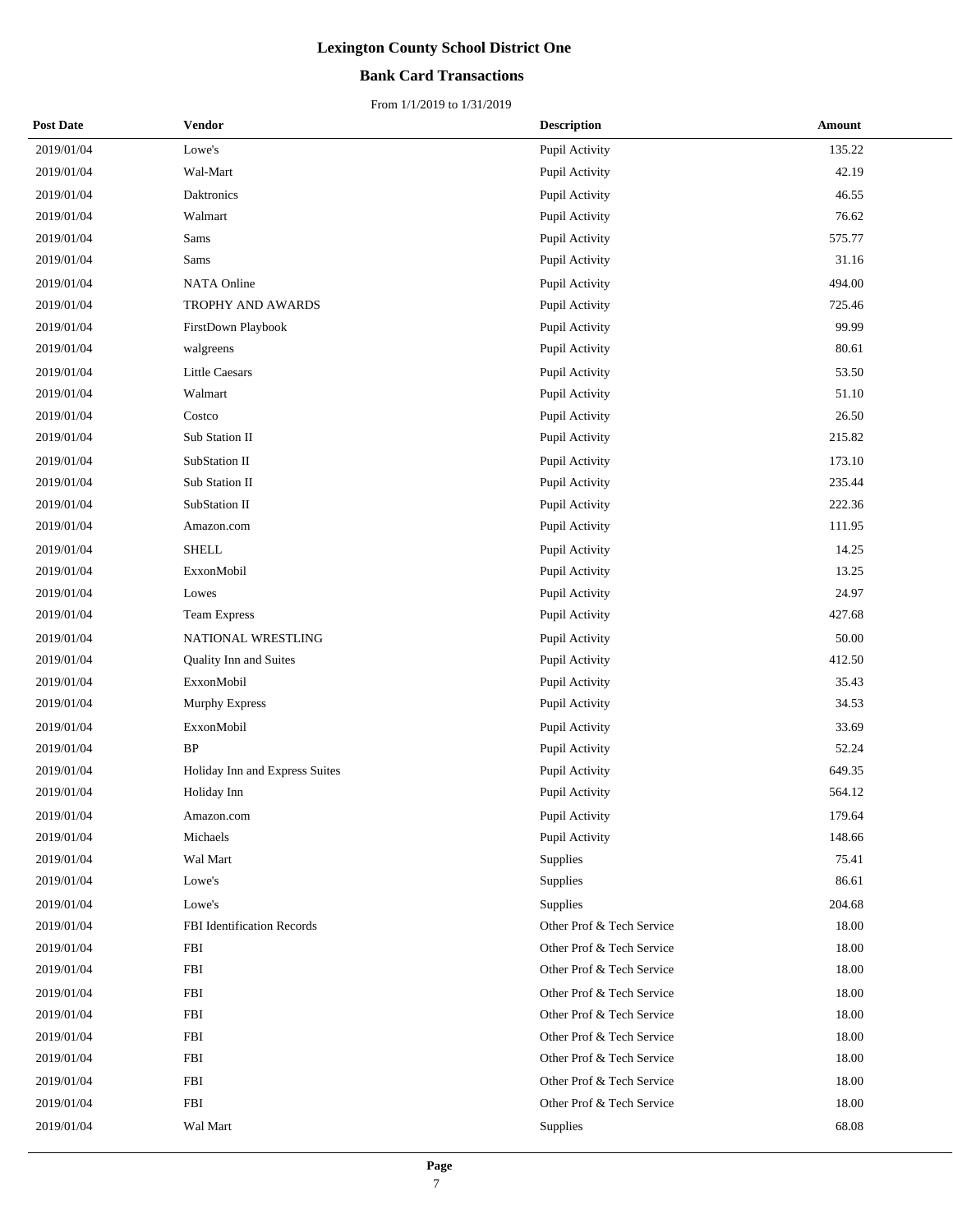### **Bank Card Transactions**

| <b>Post Date</b> | <b>Vendor</b>                  | <b>Description</b>         | <b>Amount</b> |
|------------------|--------------------------------|----------------------------|---------------|
| 2019/01/04       | Walgreens                      | Supplies                   | 25.62         |
| 2019/01/04       | Dollar General                 | Supplies                   | 16.05         |
| 2019/01/04       | <b>Starbucks</b>               | Supplies                   | 30.00         |
| 2019/01/04       | <b>Dollar General</b>          | Supplies                   | 30.50         |
| 2019/01/04       | Lowe's                         | Supplies                   | 85.00         |
| 2019/01/04       | Lambs Wild Flowers             | Supplies                   | 181.90        |
| 2019/01/04       | Dollar General                 | Supplies                   | 35.06         |
| 2019/01/04       | Publix                         | Supplies                   | 65.81         |
| 2019/01/04       | Wal Mart                       | Supplies                   | 600.00        |
| 2019/01/04       | Wal Mart                       | Supplies                   | 38.75         |
| 2019/01/04       | Hobby Lobby                    | Supplies                   | 20.21         |
| 2019/01/04       | Wal Mart                       | Supplies                   | 104.26        |
| 2019/01/04       | Wal Mart                       | Supplies                   | 75.55         |
| 2019/01/04       | Hudson's Barbeque              | Other Objects              | 517.20        |
| 2019/01/04       | Publix                         | Other Objects              | 19.95         |
| 2019/01/04       | Wal Mart                       | Other Objects              | 12.85         |
| 2019/01/04       | Dollar General                 | Other Objects              | 20.00         |
| 2019/01/04       | <b>RBES</b>                    | Other Objects              | 20.00         |
| 2019/01/04       | Marco's Pizza                  | Other Objects              | 230.00        |
| 2019/01/04       | Hudson Barbeque                | Other Objects              | 545.70        |
| 2019/01/07       | Dollar Tree                    | Supplies                   | 5.40          |
| 2019/01/07       | Walmart                        | Supplies                   | 24.68         |
| 2019/01/07       | Office Depot                   | Supplies                   | 11.86         |
| 2019/01/07       | Amazon.com                     | Supplies-Immersion         | 31.24         |
| 2019/01/07       | Teachers Pay Teachers          | Supplies-Immersion         | 117.90        |
| 2019/01/07       | Scholastic Canada              | Supplies-Immersion         | 221.86        |
| 2019/01/07       | Crossroad Center               | Supplies                   | 104.66        |
| 2019/01/07       | Carolina Pottery               | Supplies                   | 56.65         |
| 2019/01/07       | Hobby Lobby                    | Supplies                   | 35.01         |
| 2019/01/07       | Amazon.com                     | Supplies-Immersion         | 19.93         |
| 2019/01/07       | Amazon.com                     | Supplies-Immersion         | 17.81         |
| 2019/01/07       | Scholastic Canada              | Supplies-Immersion         | 44.64         |
| 2019/01/07       | Teachers Pay Teachers          | Supplies-Immersion         | 24.70         |
| 2019/01/07       | Foreign Transaction Fee for or | Supplies-Immersion         | 8.00          |
| 2019/01/07       | Aldi                           | Supplies                   | 9.60          |
| 2019/01/07       | Amazon.com                     | Supplies                   | 26.76         |
| 2019/01/07       | Popplers Music Store           | Supplies                   | 134.93        |
| 2019/01/07       | NAFME                          | Pupil Transportation       | 130.00        |
| 2019/01/07       | <b>Follett Institute</b>       | Travel                     | 99.00         |
| 2019/01/07       | <b>SCMEA</b>                   | Travel                     | 80.00         |
| 2019/01/07       | Walmart                        | Supplies                   | 16.98         |
| 2019/01/07       | Lowe's                         | Supplies                   | 60.11         |
| 2019/01/07       | LYNDA.Com                      | <b>Technology Supplies</b> | 359.88        |
| 2019/01/07       | Walmart                        | Supplies                   | 89.83         |
| 2019/01/07       | South Carolina Association of  | Travel-Teacher Staff Dev   | 225.00        |
|                  |                                |                            |               |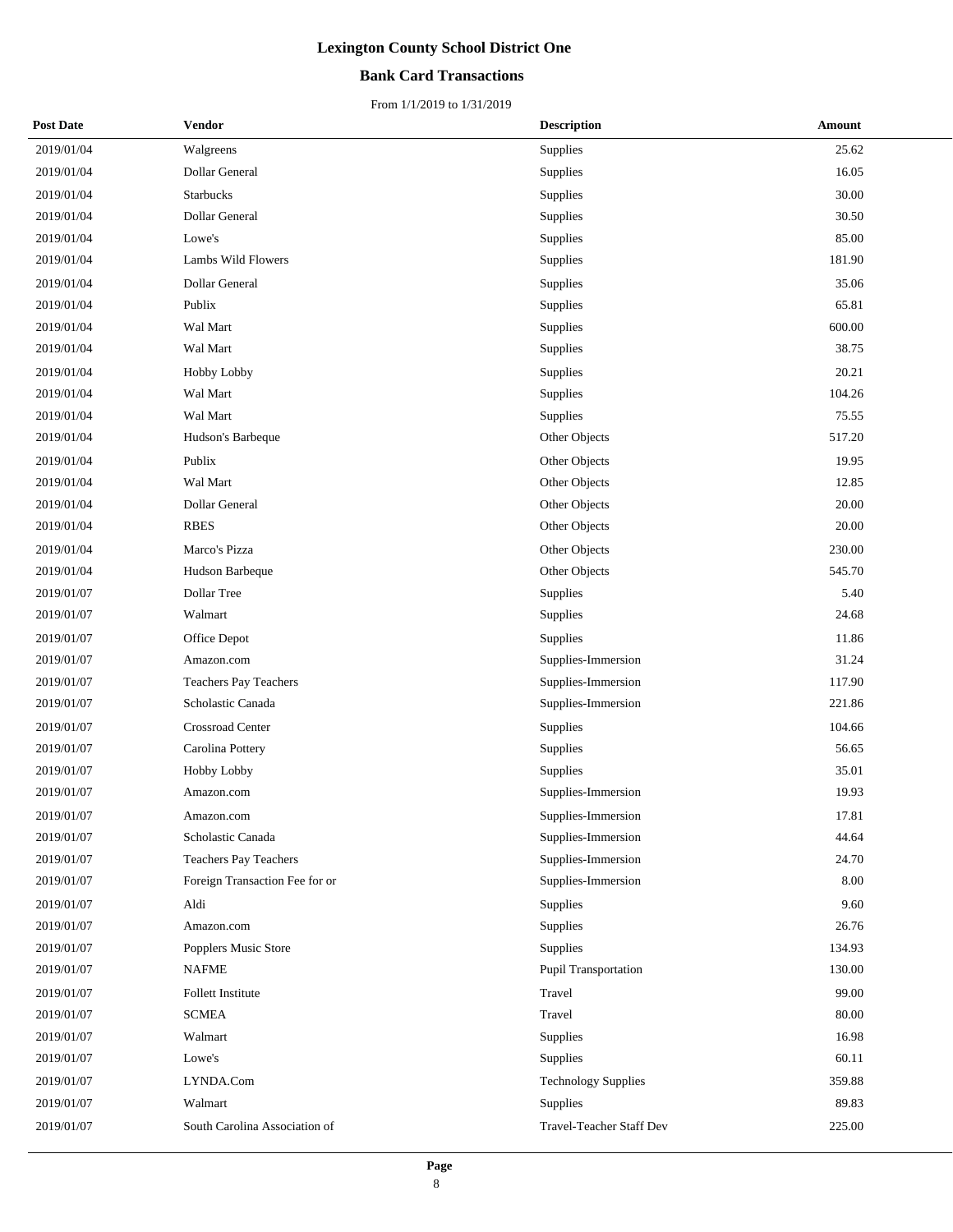### **Bank Card Transactions**

| <b>Post Date</b> | <b>Vendor</b>                  | <b>Description</b> | Amount   |
|------------------|--------------------------------|--------------------|----------|
| 2019/01/07       | American Choral                | Travel             | 125.00   |
| 2019/01/07       | <b>NCYI</b>                    | Travel             | 109.00   |
| 2019/01/07       | <b>NCYI</b>                    | Travel             | 109.00   |
| 2019/01/07       | Lowes                          | Supplies           | 37.04    |
| 2019/01/07       | Amazon.com                     | Supplies           | 64.78    |
| 2019/01/07       | The Home Depot                 | Supplies           | 39.56    |
| 2019/01/07       | Lowes Foods                    | Other Objects      | 48.11    |
| 2019/01/07       | <b>Teachers College</b>        | Travel             | 650.00   |
| 2019/01/07       | <b>Teachers College</b>        | Travel             | 650.00   |
| 2019/01/07       | American Airlines              | Travel             | 917.20   |
| 2019/01/07       | Hotel Beacon                   | Travel             | 1,253.22 |
| 2019/01/07       | <b>Books for Educators</b>     | Supplies           | 309.95   |
| 2019/01/07       | Walmart                        | Supplies           | 105.61   |
| 2019/01/07       | Lowe's                         | Pupil Activity     | 49.13    |
| 2019/01/07       | Continental                    | Pupil Activity     | 62.90    |
| 2019/01/07       | <b>US School Supply</b>        | Pupil Activity     | 92.07    |
| 2019/01/07       | Geddes                         | Pupil Activity     | 75.16    |
| 2019/01/07       | Teacher's Pay Teachers         | Pupil Activity     | 241.48   |
| 2019/01/07       | Demco                          | Pupil Activity     | 9.72     |
| 2019/01/07       | Amazon                         | Pupil Activity     | 123.63   |
| 2019/01/07       | Walmart                        | Pupil Activity     | 70.00    |
| 2019/01/07       | Trophy and Awards              | Pupil Activity     | 131.08   |
| 2019/01/07       | Substation II                  | Pupil Activity     | 85.78    |
| 2019/01/07       | Substation II                  | Pupil Activity     | 155.66   |
| 2019/01/07       | Lowes                          | Pupil Activity     | 91.41    |
| 2019/01/07       | Lowes                          | Pupil Activity     | 76.69    |
| 2019/01/07       | Substation II                  | Pupil Activity     | 115.39   |
| 2019/01/07       | Substation II                  | Pupil Activity     | 139.33   |
| 2019/01/07       | Trophy and Awards              | Pupil Activity     | 227.38   |
| 2019/01/08       | Delta Air Lines                | Travel             | 704.39   |
| 2019/01/08       | Webstaurant                    | Supplies           | 183.24   |
| 2019/01/08       | Dollar Tree                    | Supplies           | 4.28     |
| 2019/01/08       | <b>Roanoke Custom Products</b> | Supplies           | 136.83   |
| 2019/01/08       | Dollar Tree                    | Food               | 8.00     |
| 2019/01/08       | Lowe's                         | Supplies           | 446.48   |
| 2019/01/08       | Verticle Culinary Solutions    | Supplies           | 170.13   |
| 2019/01/08       | <b>United Refrigeration</b>    | Supplies           | 94.68    |
| 2019/01/08       | United Refrigeration           | Supplies           | 424.65   |
| 2019/01/08       | Walmart                        | Food               | 64.02    |
| 2019/01/08       | Publix                         | Food               | 32.31    |
| 2019/01/08       | Walmart                        | Food               | 44.60    |
| 2019/01/08       | C.E.S.                         | Supplies           | 59.44    |
| 2019/01/08       | Webstaurant                    | Supplies           | 274.16   |
| 2019/01/08       | Walmart                        | Food               | 114.96   |
| 2019/01/08       | Walgreens                      | Food               | 37.98    |
|                  |                                |                    |          |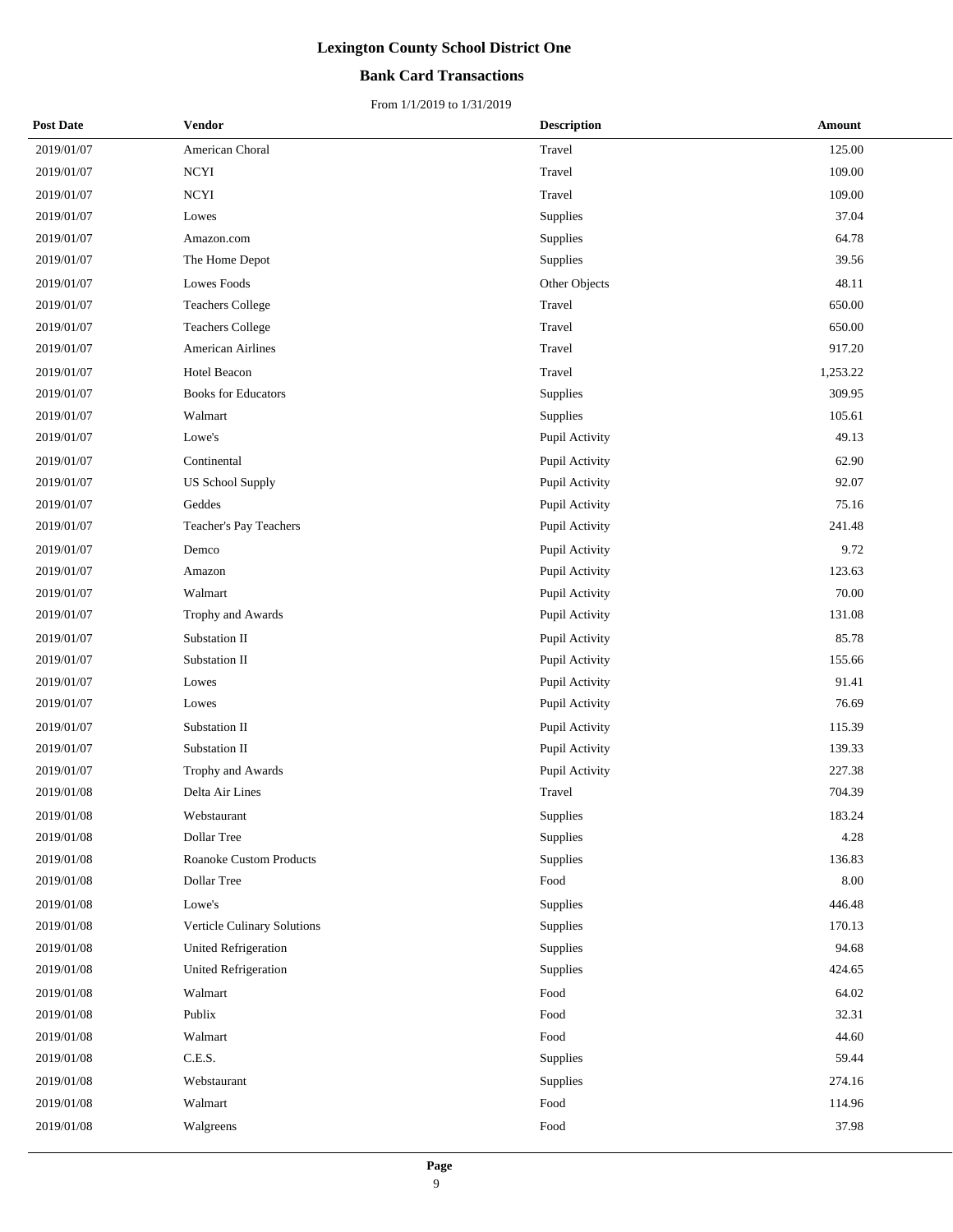### **Bank Card Transactions**

| <b>Post Date</b> | <b>Vendor</b>                  | <b>Description</b>      | Amount   |  |
|------------------|--------------------------------|-------------------------|----------|--|
| 2019/01/08       | Walgreens                      | Food                    | 37.98    |  |
| 2019/01/08       | Walgreens                      | Food                    | 43.95    |  |
| 2019/01/08       | Home Depot                     | Food                    | 491.00   |  |
| 2019/01/08       | Chefstore                      | Supplies                | 74.42    |  |
| 2019/01/08       | Home Depot                     | Food                    | 491.00   |  |
| 2019/01/08       | <b>Roanoke Custom Products</b> | Supplies                | 17.11    |  |
| 2019/01/08       | C.E.S                          | Supplies                | 46.81    |  |
| 2019/01/08       | Chefstore                      | Supplies                | 74.43    |  |
| 2019/01/08       | Home Depot                     | Supplies                | 38.31    |  |
| 2019/01/08       | Home Depot                     | Supplies                | 13.29    |  |
| 2019/01/08       | True Value                     | Supplies                | 5.55     |  |
| 2019/01/08       | True Value                     | Supplies                | 9.53     |  |
| 2019/01/08       | Webstaurant                    | Supplies                | 113.03   |  |
| 2019/01/08       | Lowe's                         | Supplies                | 209.85   |  |
| 2019/01/08       | <b>Roanoke Custom Products</b> | Supplies                | 17.11    |  |
| 2019/01/08       | Publix                         | Food                    | 67.85    |  |
| 2019/01/08       | Walgreens                      | Food                    | 139.98   |  |
| 2019/01/08       | School Nutrition Association   | Dues and Fees           | 48.50    |  |
| 2019/01/08       | Walmart                        | Food                    | $-11.92$ |  |
| 2019/01/08       | Walmart                        | Food                    | 8.96     |  |
| 2019/01/09       | Amazon                         | Supplies                | 200.46   |  |
| 2019/01/09       | Walmart                        | Supplies                | 17.52    |  |
| 2019/01/09       | Walmart                        | Supplies                | 18.71    |  |
| 2019/01/09       | Wristband.com                  | Supplies                | 58.09    |  |
| 2019/01/09       | Walmart                        | Supplies                | 76.87    |  |
| 2019/01/09       | Amazon.com                     | Supplies                | 79.90    |  |
| 2019/01/09       | Amazon.com                     | Supplies-Immersion      | 9.93     |  |
| 2019/01/09       | Amazon.com                     | Supplies-Immersion      | 9.80     |  |
| 2019/01/09       | Amazon.com                     | Supplies-Immersion      | 28.74    |  |
| 2019/01/09       | Amazon.com                     | Supplies-Immersion      | 19.70    |  |
| 2019/01/09       | Amazon.com                     | Supplies-Immersion      | 8.45     |  |
| 2019/01/09       | Amazon.com                     | Supplies-Immersion      | 8.45     |  |
| 2019/01/09       | Amazon.com                     | Supplies-Immersion      | 9.88     |  |
| 2019/01/09       | Amazon.com                     | Supplies-Immersion      | 28.74    |  |
| 2019/01/09       | Amazon.com                     | Supplies-Immersion      | 10.98    |  |
| 2019/01/09       | Amazon.com                     | Supplies-Immersion      | 28.74    |  |
| 2019/01/09       | Amazon.com                     | Supplies-Immersion      | 9.88     |  |
| 2019/01/09       | Amazon.com                     | Supplies-Immersion      | 7.94     |  |
| 2019/01/09       | Amazon.com                     | Supplies-Immersion      | 9.58     |  |
| 2019/01/09       | Amazon.com                     | Supplies-Immersion      | 9.93     |  |
| 2019/01/09       | Amzon.com                      | Supplies-Immersion      | 7.96     |  |
| 2019/01/09       | Amazon                         | Supplies                | 15.98    |  |
| 2019/01/09       | Walmart                        | Supplies                | 21.27    |  |
| 2019/01/09       | The Home Depot                 | Repairs and Maintenance | 296.15   |  |
| 2019/01/09       | The Home Depot                 | Supplies                | 55.96    |  |
|                  |                                |                         |          |  |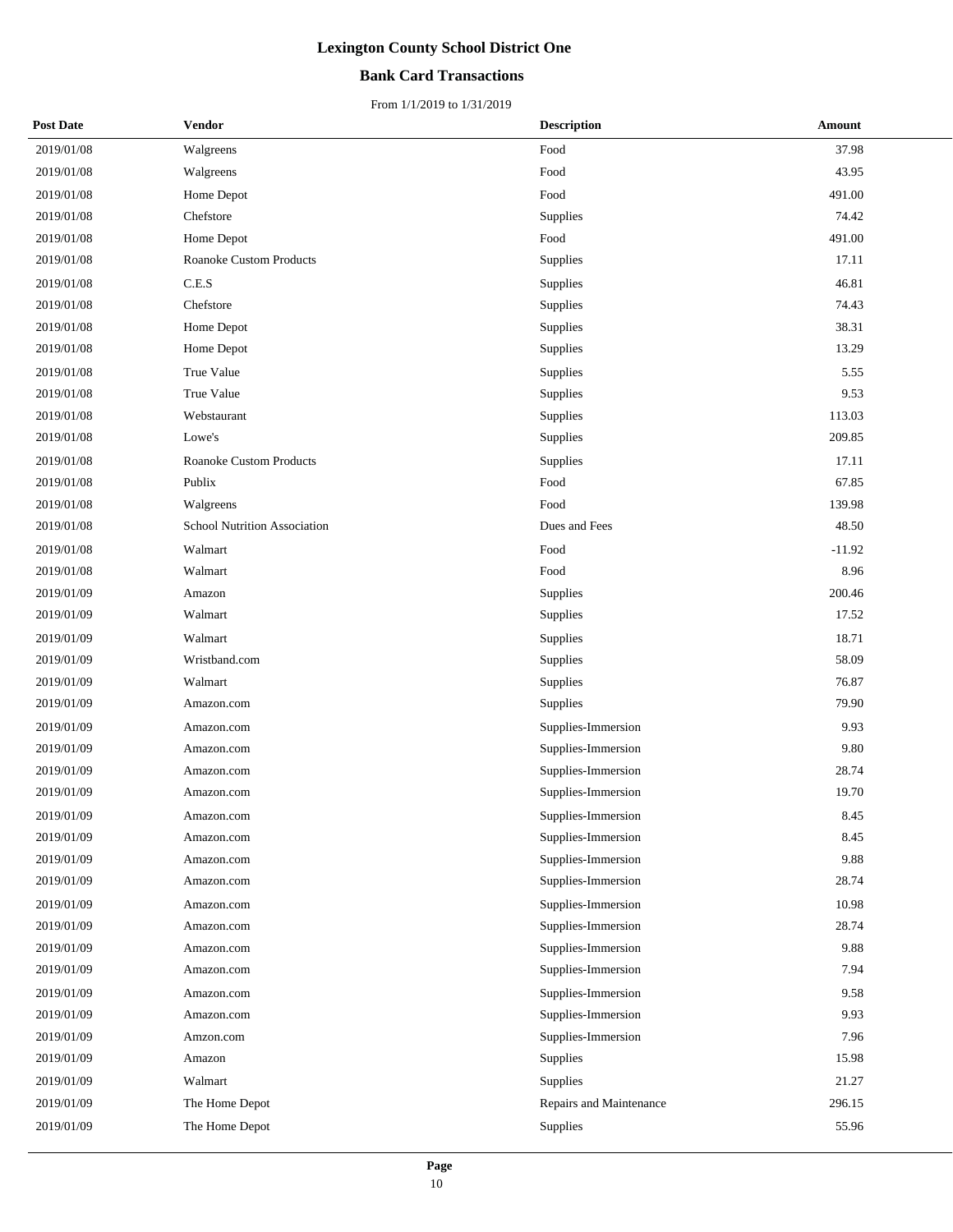### **Bank Card Transactions**

| <b>Post Date</b> | Vendor                         | <b>Description</b>         | Amount    |
|------------------|--------------------------------|----------------------------|-----------|
| 2019/01/09       | <b>Dancewear Solutions</b>     | Supplies                   | 101.85    |
| 2019/01/09       | Lowes Foods #268               | Supplies                   | 67.63     |
| 2019/01/09       | <b>Pine Press Printing</b>     | Printing and Binding       | 248.87    |
| 2019/01/09       | Pamoja                         | Other Prof & Tech Service  | 29.85     |
| 2019/01/09       | Pamoja                         | Other Prof & Tech Service  | 995.00    |
| 2019/01/09       | <b>Bouncy Bands</b>            | Supplies                   | 149.50    |
| 2019/01/09       | Publix                         | Supplies                   | 61.63     |
| 2019/01/09       | Walmart                        | Supplies                   | 22.31     |
| 2019/01/09       | Amazon                         | Supplies                   | 15.31     |
| 2019/01/09       | Dollar General                 | Supplies                   | 26.89     |
| 2019/01/09       | Amazon                         | Supplies                   | 75.10     |
| 2019/01/09       | Amazon                         | <b>Library Books</b>       | 164.90    |
| 2019/01/09       | <b>USC</b>                     | Travel                     | $-115.00$ |
| 2019/01/09       | Hyatt Regency Houston, TX      | Travel                     | 362.70    |
| 2019/01/09       | Hotel Beacon New York          | Travel                     | 943.39    |
| 2019/01/09       | Delta                          | Travel                     | 193.60    |
| 2019/01/09       | Delta                          | Travel                     | 193.60    |
| 2019/01/09       | <b>SCASA</b> Registration      | Travel                     | 225.00    |
| 2019/01/09       | <b>SCASA</b>                   | Travel                     | 600.00    |
| 2019/01/09       | Event Brite                    | Travel                     | 79.74     |
| 2019/01/09       | Hyatt Regency Houston, TX      | Travel                     | 362.70    |
| 2019/01/09       | <b>SCASA</b>                   | Travel                     | 225.00    |
| 2019/01/09       | Amazon                         | Supplies                   | 74.81     |
| 2019/01/09       | Target (fraud charge)          | Supplies                   | 85.00     |
| 2019/01/09       | Kmart                          | Supplies                   | 24.02     |
| 2019/01/09       | finance charge                 | Supplies                   | 24.24     |
| 2019/01/09       | Traget (Fraud charge - BB&T ga | Supplies                   | $-85.00$  |
| 2019/01/09       | Hobby Lobby                    | Supplies                   | 30.77     |
| 2019/01/09       | Office Depot                   | Supplies                   | 140.36    |
| 2019/01/09       | Taylor & Francis Group         | Supplies                   | 61.55     |
| 2019/01/09       | Tayolor & Francis Group        | Supplies                   | 70.09     |
| 2019/01/09       | Provalis Research              | <b>Technology Supplies</b> | 1,295.00  |
| 2019/01/09       | American Educational Research  | Dues and Fees              | 215.00    |
| 2019/01/09       | American Educational Research  | Dues and Fees              | 215.00    |
| 2019/01/09       | American Educational Research  | Dues and Fees              | 215.00    |
| 2019/01/09       | Publix                         | Other Objects              | 53.76     |
| 2019/01/09       | Alodias                        | Other Objects              | 271.50    |
| 2019/01/09       | Learning Forwar                | Travel                     | 100.00    |
| 2019/01/09       | Amazon                         | Supplies                   | 79.90     |
| 2019/01/09       | Office Depot                   | Supplies                   | 29.94     |
| 2019/01/09       | Amazon                         | Supplies                   | 432.14    |
| 2019/01/09       | Amazon                         | Supplies                   | 33.69     |
| 2019/01/09       | Amazon                         | Supplies                   | $-79.90$  |
| 2019/01/09       | Amazon                         | Supplies                   | 89.91     |
| 2019/01/09       | Amazon                         | Supplies                   | 79.90     |
|                  |                                |                            |           |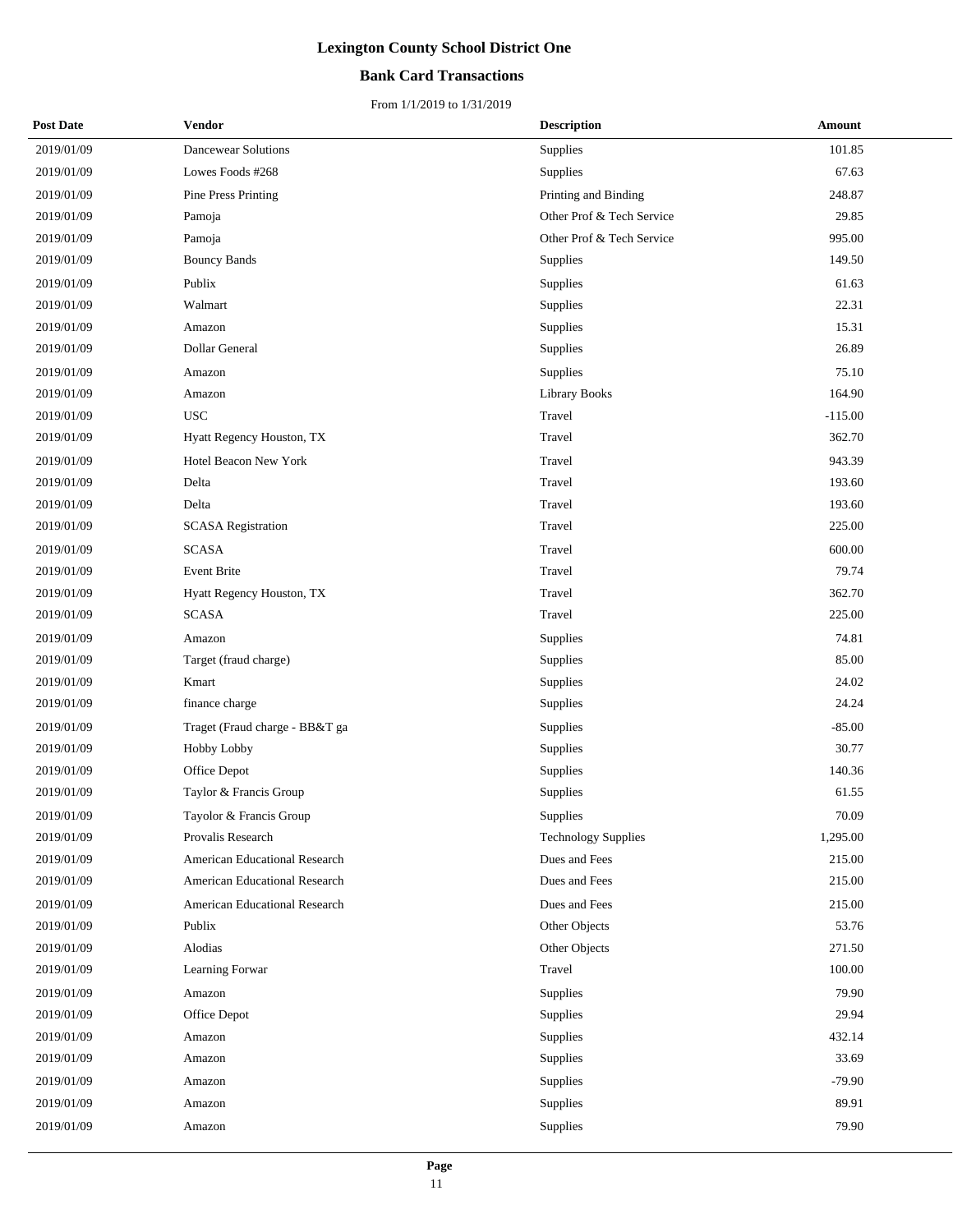### **Bank Card Transactions**

| <b>Post Date</b> | <b>Vendor</b>                  | <b>Description</b>       | Amount |
|------------------|--------------------------------|--------------------------|--------|
| 2019/01/09       | Amazon                         | Supplies                 | 493.12 |
| 2019/01/09       | <b>PDK</b>                     | Dues and Fees            | 95.00  |
| 2019/01/09       | The Deli                       | Other Objects            | 75.00  |
| 2019/01/09       | Target                         | Other Objects            | 11.38  |
| 2019/01/09       | Groucho's                      | Other Objects            | 60.00  |
| 2019/01/09       | BiLo                           | Other Objects            | 15.98  |
| 2019/01/09       | SeaWatch                       | Travel-Teacher Staff Dev | 813.12 |
| 2019/01/09       | Amazon                         | Supplies                 | 224.12 |
| 2019/01/09       | Amazon                         | Supplies                 | 47.94  |
| 2019/01/09       | Amazon                         | Supplies                 | 17.85  |
| 2019/01/09       | The Home Depot                 | Supplies                 | 276.49 |
| 2019/01/09       | LR Hook Tire Company           | Supplies                 | 71.49  |
| 2019/01/09       | Lowes                          | Supplies                 | 237.54 |
| 2019/01/09       | Price's Country Store          | Supplies                 | 11.52  |
| 2019/01/09       | Ed Smith Lumber                | Supplies                 | 39.90  |
| 2019/01/09       | Ed Smith Lumber                | Supplies                 | 36.77  |
| 2019/01/09       | Lowe's                         | Supplies                 | 26.86  |
| 2019/01/09       | Northern Tools                 | Supplies                 | 269.20 |
| 2019/01/09       | Dollar General                 | Supplies                 | 95.12  |
| 2019/01/09       | Ed Smith Lumber                | Supplies                 | 4.43   |
| 2019/01/09       | Circle K                       | Supplies                 | 26.00  |
| 2019/01/09       | Walmart                        | Supplies                 | 32.98  |
| 2019/01/09       | Amazon -                       | Supplies                 | 80.93  |
| 2019/01/09       | Publix                         | Supplies                 | 39.08  |
| 2019/01/09       | Eventbrite                     | Travel                   | 203.77 |
| 2019/01/09       | <b>Teachers College</b>        | Travel                   | 650.00 |
| 2019/01/09       | <b>SCECA</b>                   | Dues and Fees            | 45.00  |
| 2019/01/09       | <b>SCECA</b>                   | Dues and Fees            | 45.00  |
| 2019/01/09       | Hotel Beacon                   | Travel                   | 6.00   |
| 2019/01/09       | Heinemann                      | Supplies                 | 399.83 |
| 2019/01/09       | Walmart                        | Supplies                 | 211.10 |
| 2019/01/09       | Amazon                         | Supplies                 | 21.00  |
| 2019/01/09       | Amazon                         | Supplies                 | 74.48  |
| 2019/01/09       | Walmart                        | Supplies                 | 46.00  |
| 2019/01/09       | Walmart                        | Pupil Activity           | 157.21 |
| 2019/01/09       | The Chef's Store               | Pupil Activity           | 272.99 |
| 2019/01/09       | Food supplies for FACs classes | Pupil Activity           | 66.91  |
| 2019/01/09       | Amazon                         | Pupil Activity           | 28.24  |
| 2019/01/09       | Booksource                     | Pupil Activity           | 49.41  |
| 2019/01/09       | Amazon.com                     | Pupil Activity           | 155.42 |
| 2019/01/09       | Walmart                        | Pupil Activity           | 14.36  |
| 2019/01/09       | Woodwind                       | Pupil Activity           | 25.46  |
| 2019/01/09       | Amazon.com                     | Pupil Activity           | 17.98  |
| 2019/01/09       | Amazon.com                     | Pupil Activity           | 94.65  |
| 2019/01/09       | Hobby Lobby                    | Pupil Activity           | 7.39   |
|                  |                                |                          |        |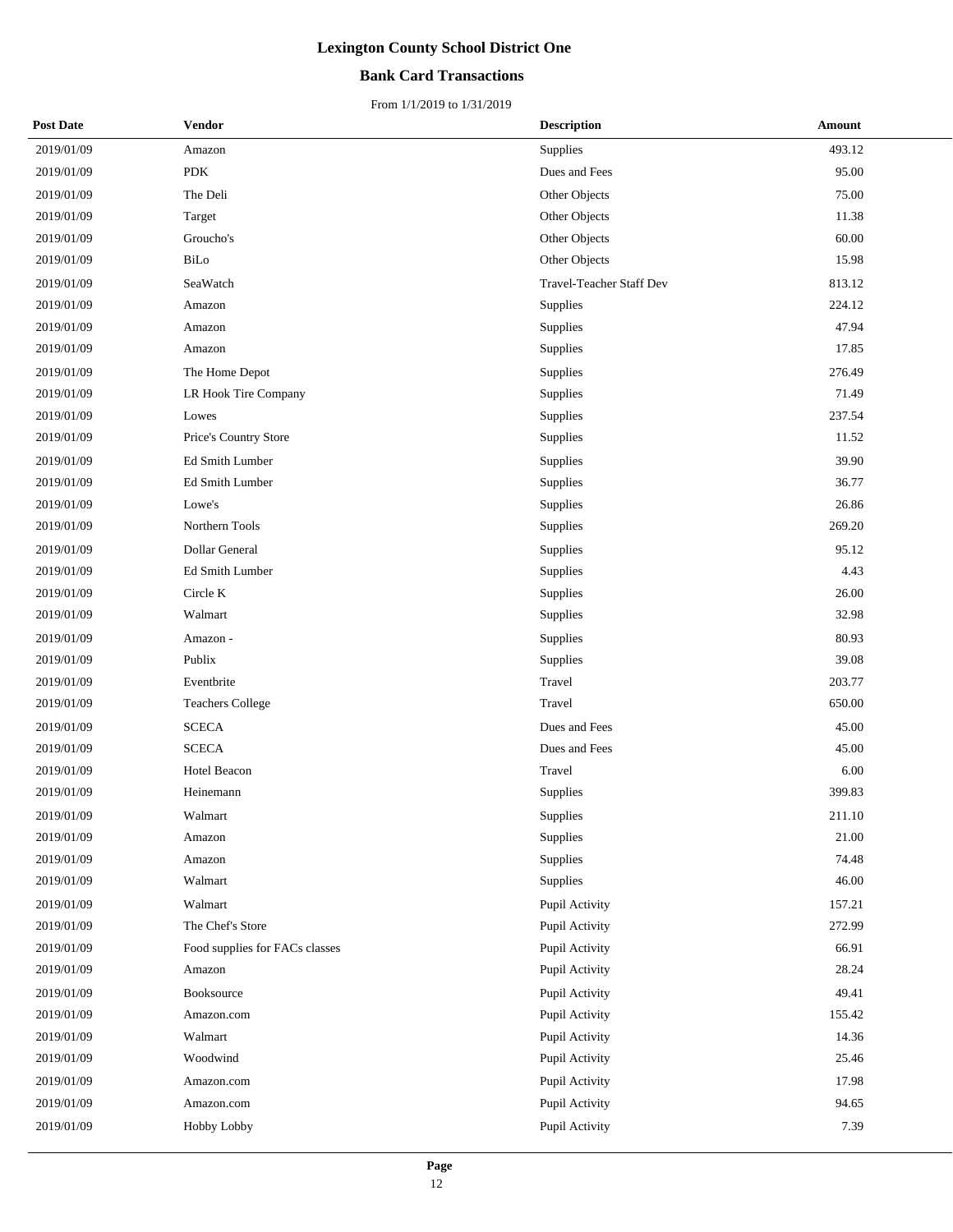### **Bank Card Transactions**

| <b>Post Date</b> | <b>Vendor</b>                  | <b>Description</b>         | Amount    |
|------------------|--------------------------------|----------------------------|-----------|
| 2019/01/09       | Amazon.com                     | Pupil Activity             | 51.80     |
| 2019/01/09       | Woodwind-Brasswind             | Pupil Activity             | 218.26    |
| 2019/01/09       | Kmart                          | Pupil Activity             | 34.07     |
| 2019/01/09       | Walmart                        | Pupil Activity             | 16.72     |
| 2019/01/09       | Sam's                          | Pupil Activity             | 14.52     |
| 2019/01/09       | Autopsy Center of Chicago      | Pupil Activity             | 319.95    |
| 2019/01/09       | Pine Press Printing            | Pupil Activity             | 128.42    |
| 2019/01/09       | Amazon                         | Supplies                   | 62.93     |
| 2019/01/09       | SC Career Development Professi | Travel                     | $-153.00$ |
| 2019/01/09       | Walmart                        | Supplies                   | 25.48     |
| 2019/01/09       | Scholastic Book Fair           | Supplies                   | 493.31    |
| 2019/01/09       | Amazon                         | Supplies                   | 250.00    |
| 2019/01/14       | <b>TJMAXX</b>                  | Supplies                   | 27.78     |
| 2019/01/14       | <b>AMAZON</b>                  | Supplies                   | 19.24     |
| 2019/01/14       | DROPBOX INC                    | <b>Technology Supplies</b> | 99.00     |
| 2019/01/14       | Walmart                        | Supplies                   | 13.80     |
| 2019/01/14       | Office Depot                   | Supplies                   | 72.75     |
| 2019/01/14       | Family Dollar                  | Supplies                   | 35.37     |
| 2019/01/14       | Screencast OMatic              | <b>Technology Supplies</b> | 28.80     |
| 2019/01/14       | True Value Hardware            | Supplies-Maintenace        | 27.80     |
| 2019/01/14       | Lowes                          | Supplies-Maintenace        | 41.86     |
| 2019/01/14       | Amazon                         | Supplies                   | 23.86     |
| 2019/01/14       | Amazon                         | Supplies                   | 6.55      |
| 2019/01/14       | Amazon                         | Supplies                   | 18.99     |
| 2019/01/14       | Amazon                         | Supplies                   | 45.67     |
| 2019/01/14       | Amazon                         | Supplies                   | 11.99     |
| 2019/01/14       | Amazon                         | Supplies                   | 13.78     |
| 2019/01/14       | Amazon                         | Supplies                   | 12.38     |
| 2019/01/14       | Amazon                         | Supplies                   | 27.00     |
| 2019/01/14       | Residence Inn Marriott         | Travel                     | $-70.20$  |
| 2019/01/14       | Amazon                         | Supplies                   | 59.04     |
| 2019/01/14       | Hilton Myrtle Beach Resort     | Travel                     | 226.24    |
| 2019/01/14       | Dollar General                 | Pupil Activity             | 6.42      |
| 2019/01/14       | <b>Staples</b>                 | Pupil Activity             | 82.12     |
| 2019/01/14       | Dollar Tree                    | Pupil Activity             | 21.60     |
| 2019/01/14       | <b>Blick Art</b>               | Pupil Activity             | 36.85     |
| 2019/01/14       | Dollar Tree                    | Pupil Activity             | 18.36     |
| 2019/01/14       | <b>Blick Art</b>               | Pupil Activity             | 77.76     |
| 2019/01/14       | Walmart                        | Pupil Activity             | 97.33     |
| 2019/01/14       | Walmart                        | Pupil Activity             | 25.59     |
| 2019/01/14       | <b>JW</b> Pepper               | Pupil Activity             | 220.00    |
| 2019/01/14       | Walmart                        | Pupil Activity             | 141.32    |
| 2019/01/14       | Amazon                         | Pupil Activity             | 61.95     |
| 2019/01/14       | Amazon                         | Pupil Activity             | 27.98     |
| 2019/01/14       | Amazon                         | Pupil Activity             | 359.82    |
|                  |                                |                            |           |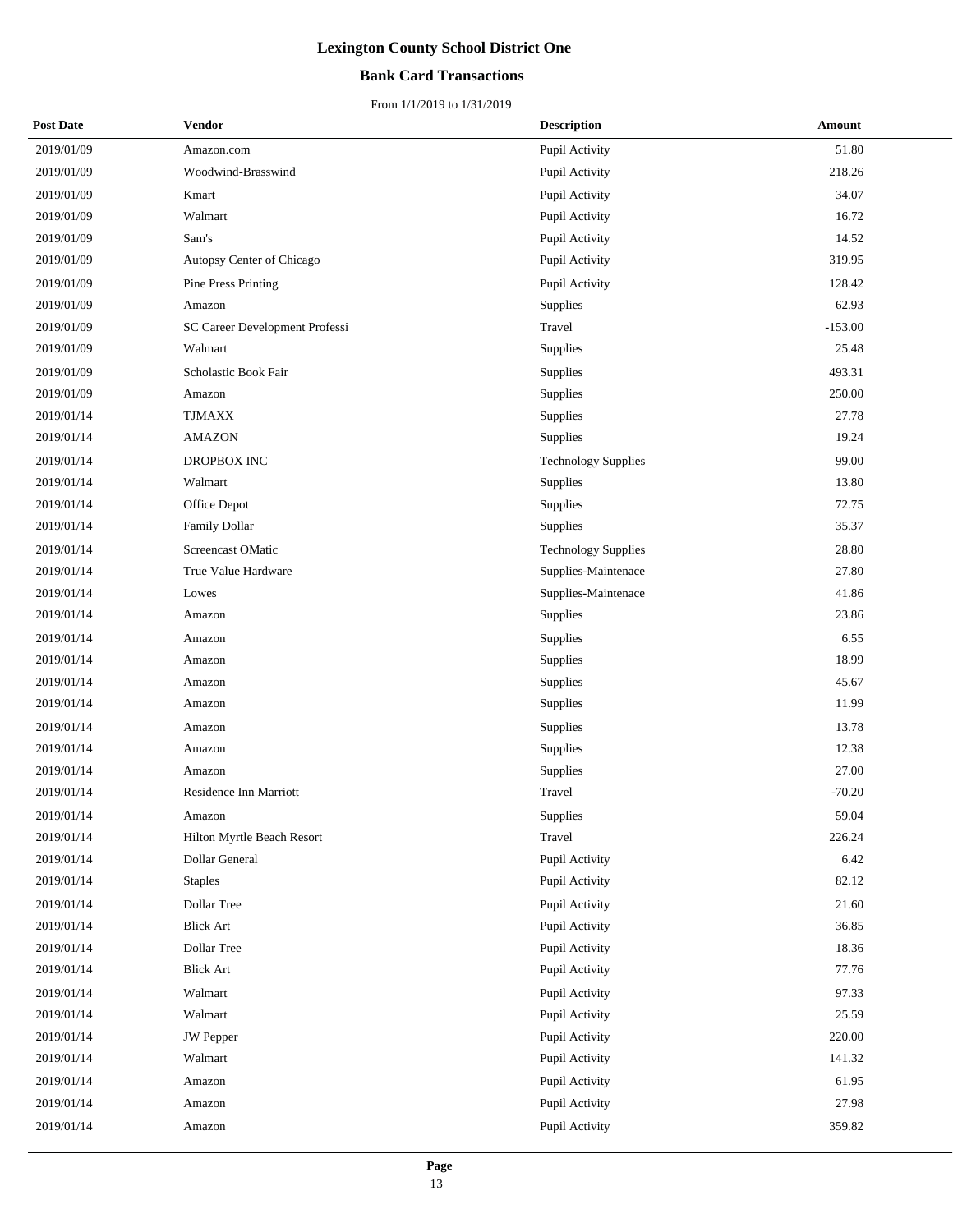### **Bank Card Transactions**

| <b>Post Date</b> | <b>Vendor</b>        | <b>Description</b>      | Amount  |
|------------------|----------------------|-------------------------|---------|
| 2019/01/14       | Forever 21           | Pupil Activity          | 102.31  |
| 2019/01/14       | Amazon               | Pupil Activity          | 9.65    |
| 2019/01/14       | <b>Trophy Depot</b>  | Pupil Activity          | 64.41   |
| 2019/01/14       | Amazon               | Pupil Activity          | 20.95   |
| 2019/01/14       | Amazon               | Pupil Activity          | 33.45   |
| 2019/01/14       | <b>BSN</b> Sports    | Pupil Activity          | 224.59  |
| 2019/01/14       | Riddell              | Pupil Activity          | 531.80  |
| 2019/01/14       | Any Promo            | Supplies                | 313.22  |
| 2019/01/14       | Any Promo            | Supplies                | 176.70  |
| 2019/01/14       | Any Promo            | Supplies                | 297.71  |
| 2019/01/14       | Any Promo            | Supplies                | 128.10  |
| 2019/01/23       | Home Depot           | Supplies-Maintenace     | 25.64   |
| 2019/01/23       | <b>CES</b>           | Supplies-Maintenace     | 53.42   |
| 2019/01/23       | Lowe's               | Supplies-Maintenace     | 35.72   |
| 2019/01/23       | <b>CES</b>           | Supplies-Maintenace     | 182.93  |
| 2019/01/23       | Gateway Supply       | Supplies-Maintenace     | 81.22   |
| 2019/01/23       | Lowe's               | Supplies-Maintenace     | 83.58   |
| 2019/01/23       | Lowe's               | Supplies-Maintenace     | 11.12   |
| 2019/01/24       | AMAZON               | Supplies                | 294.70  |
| 2019/01/24       | <b>AMAZON</b>        | Supplies                | 330.45  |
| 2019/01/24       | <b>KMart</b>         | Supplies                | 32.07   |
| 2019/01/24       | True Value           | Supplies                | 28.86   |
| 2019/01/24       | <b>LOWES FOODS</b>   | Supplies                | 18.90   |
| 2019/01/24       | <b>AMAZON</b>        | Supplies                | 7.17    |
| 2019/01/24       | <b>AMAZON</b>        | Supplies                | 7.46    |
| 2019/01/24       | AMAZON               | Supplies                | $-0.38$ |
| 2019/01/24       | <b>AMAZON'</b>       | Supplies                | 83.90   |
| 2019/01/24       | Ed Smith Lumber      | Supplies-Maintenace     | 64.19   |
| 2019/01/24       | Lexington True Value | Supplies-Maintenace     | 53.00   |
| 2019/01/24       | Lowe's               | Supplies-Maintenace     | 22.86   |
| 2019/01/24       | Prices               | Supplies-Maintenace     | 36.49   |
| 2019/01/24       | Hills Machinery      | Supplies-Maintenace     | 116.90  |
| 2019/01/24       | H&E Equipment        | Repairs and Maintenance | 489.41  |
| 2019/01/24       | <b>CES</b>           | Supplies-Maintenace     | 190.46  |
| 2019/01/24       | Ferguson             | Supplies-Maintenace     | 127.04  |
| 2019/01/24       | Lowe's               | Supplies-Maintenace     | 106.83  |
| 2019/01/24       | Graybar              | Supplies-Maintenace     | 9.24    |
| 2019/01/24       | Gateway Supply       | Supplies-Maintenace     | 190.62  |
| 2019/01/24       | <b>CES</b>           | Supplies-Maintenace     | 58.00   |
| 2019/01/24       | Lexington True Value | Supplies-Maintenace     | 12.07   |
| 2019/01/24       | Gateway Supply       | Supplies-Maintenace     | 82.50   |
| 2019/01/24       | Lowe's               | Supplies-Maintenace     | 31.76   |
| 2019/01/24       | Ed Smith Lumber      | Supplies-Maintenace     | 16.29   |
| 2019/01/24       | Ferguson             | Supplies-Maintenace     | 50.63   |
| 2019/01/24       | Lowe's               | Supplies-Maintenace     | 10.92   |
|                  |                      |                         |         |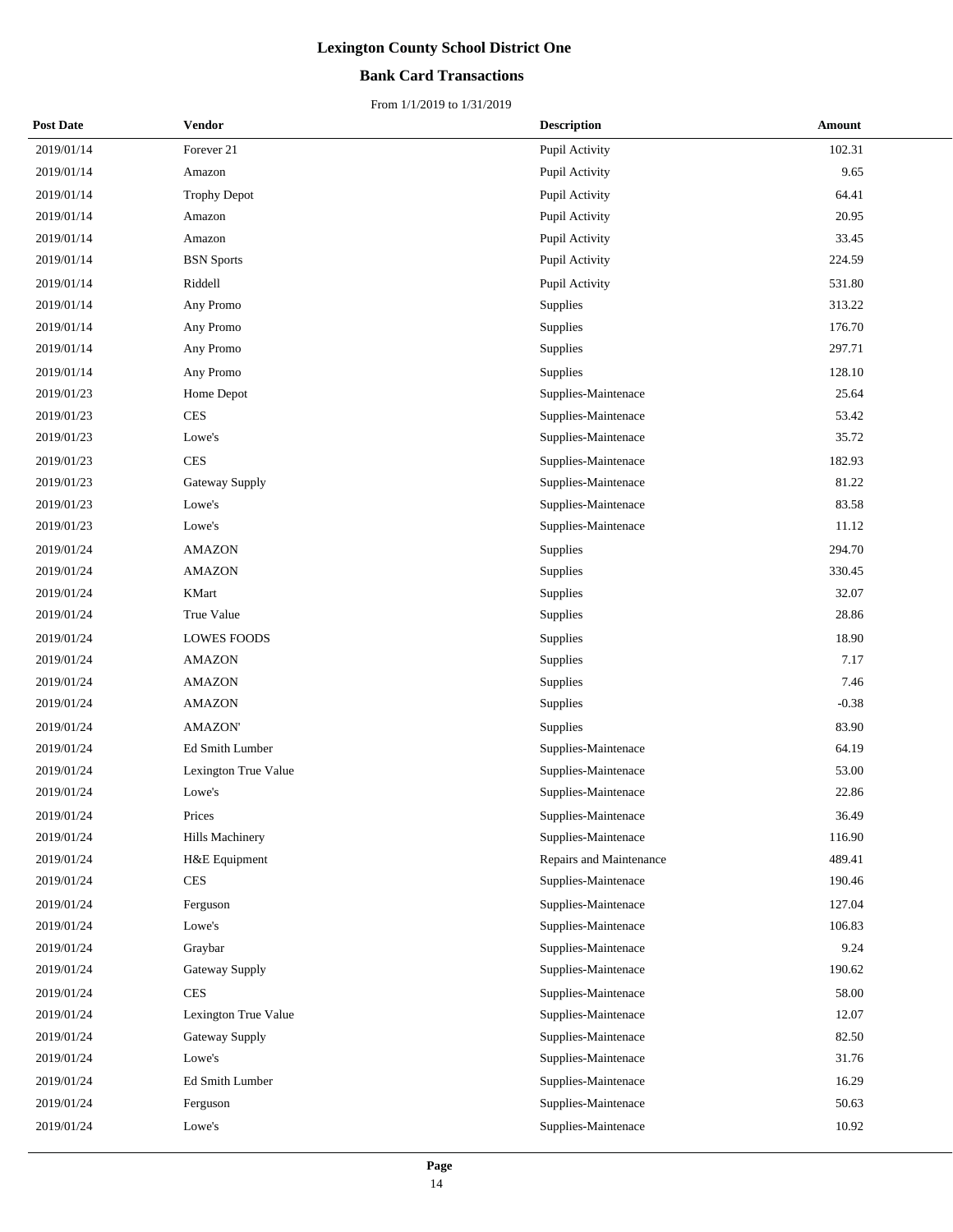### **Bank Card Transactions**

| <b>Post Date</b> | Vendor                          | <b>Description</b>         | Amount |
|------------------|---------------------------------|----------------------------|--------|
| 2019/01/24       | Continental Engine              | Supplies-Maintenace        | 6.82   |
| 2019/01/24       | <b>CES</b>                      | Supplies                   | 57.37  |
| 2019/01/24       | WP Law                          | Supplies-Maintenace        | 100.86 |
| 2019/01/24       | City Electric Repair            | Supplies-Maintenace        | 85.20  |
| 2019/01/24       | Sherwin Williams                | Supplies-Maintenace        | 146.23 |
| 2019/01/24       | Sox Fence                       | Supplies-Maintenace        | 166.39 |
| 2019/01/24       | Three Fountains Ace             | Supplies-Maintenace        | 34.82  |
| 2019/01/24       | Lowe's                          | Supplies-Maintenace        | 64.90  |
| 2019/01/24       | Lowe's                          | Supplies-Maintenace        | 57.43  |
| 2019/01/24       | Lexington True Value            | Supplies-Maintenace        | 82.36  |
| 2019/01/24       | <b>CES</b>                      | Supplies-Maintenace        | 65.17  |
| 2019/01/24       | Walker Hardware                 | Supplies                   | 3.16   |
| 2019/01/24       | Belco                           | Supplies-Maintenace        | 110.21 |
| 2019/01/24       | Ferguson                        | Supplies-Maintenace        | 108.22 |
| 2019/01/24       | Ferguson                        | Supplies-Maintenace        | 140.30 |
| 2019/01/24       | Sherwin Williams                | Supplies-Maintenace        | 140.68 |
| 2019/01/24       | <b>Gateway Supply</b>           | Supplies-Maintenace        | 120.01 |
| 2019/01/24       | WinSupply                       | Supplies-Maintenace        | 92.93  |
| 2019/01/24       | Electric Control & Supply       | Supplies-Maintenace        | 165.32 |
| 2019/01/24       | LOWE'S                          | Supplies                   | 7.92   |
| 2019/01/24       | Walmart                         | Supplies                   | 90.75  |
| 2019/01/24       | <b>National Music Education</b> | Pupil Activity             | 130.00 |
| 2019/01/24       | Lowes                           | Pupil Activity             | 19.88  |
| 2019/01/24       | Lowes                           | Pupil Activity             | 6.52   |
| 2019/01/24       | Old Mill Brewpub                | Pupil Activity             | 100.00 |
| 2019/01/24       | Krispy Kreme                    | Pupil Activity             | 69.70  |
| 2019/01/24       | Panera Bread                    | Pupil Activity             | 55.56  |
| 2019/01/24       | Amazon                          | Pupil Activity             | 29.99  |
| 2019/01/24       | JC's Lexington Bowl             | Pupil Activity             | 84.00  |
| 2019/01/24       | JC's Lexington Bowl             | Pupil Activity             | 90.00  |
| 2019/01/24       | JC's Lexington Bowl             | Pupil Activity             | 90.00  |
| 2019/01/24       | Dick's                          | Pupil Activity             | 427.96 |
| 2019/01/25       | AMAZON.COM                      | Supplies                   | 144.42 |
| 2019/01/25       | Walmart                         | Supplies                   | 71.74  |
| 2019/01/25       | Monoprice.com                   | <b>Technology Supplies</b> | 44.57  |
| 2019/01/25       | AMAZON.COM                      | Supplies                   | 31.95  |
| 2019/01/25       | CP*CRICKET MEDIA CARUS          | Supplies                   | 573.38 |
| 2019/01/25       | WAL-MART #0881                  | Supplies                   | 22.38  |
| 2019/01/25       | AMAZON.COM                      | Supplies                   | 98.16  |
| 2019/01/25       | AMAZON.COM                      | Supplies                   | 18.05  |
| 2019/01/25       | AMAZON.COM                      | Supplies                   | 51.74  |
| 2019/01/25       | WILLIAM V MACGILL & CO          | Supplies                   | 95.52  |
| 2019/01/25       | Hilton Hotels Myrtle Beach      | Travel-MMGW/HSTW Staff Dev | 103.04 |
| 2019/01/25       | AMAZON.COM                      | Supplies                   | 24.20  |
| 2019/01/25       | Lowes.com                       | Supplies                   | 850.65 |
|                  |                                 |                            |        |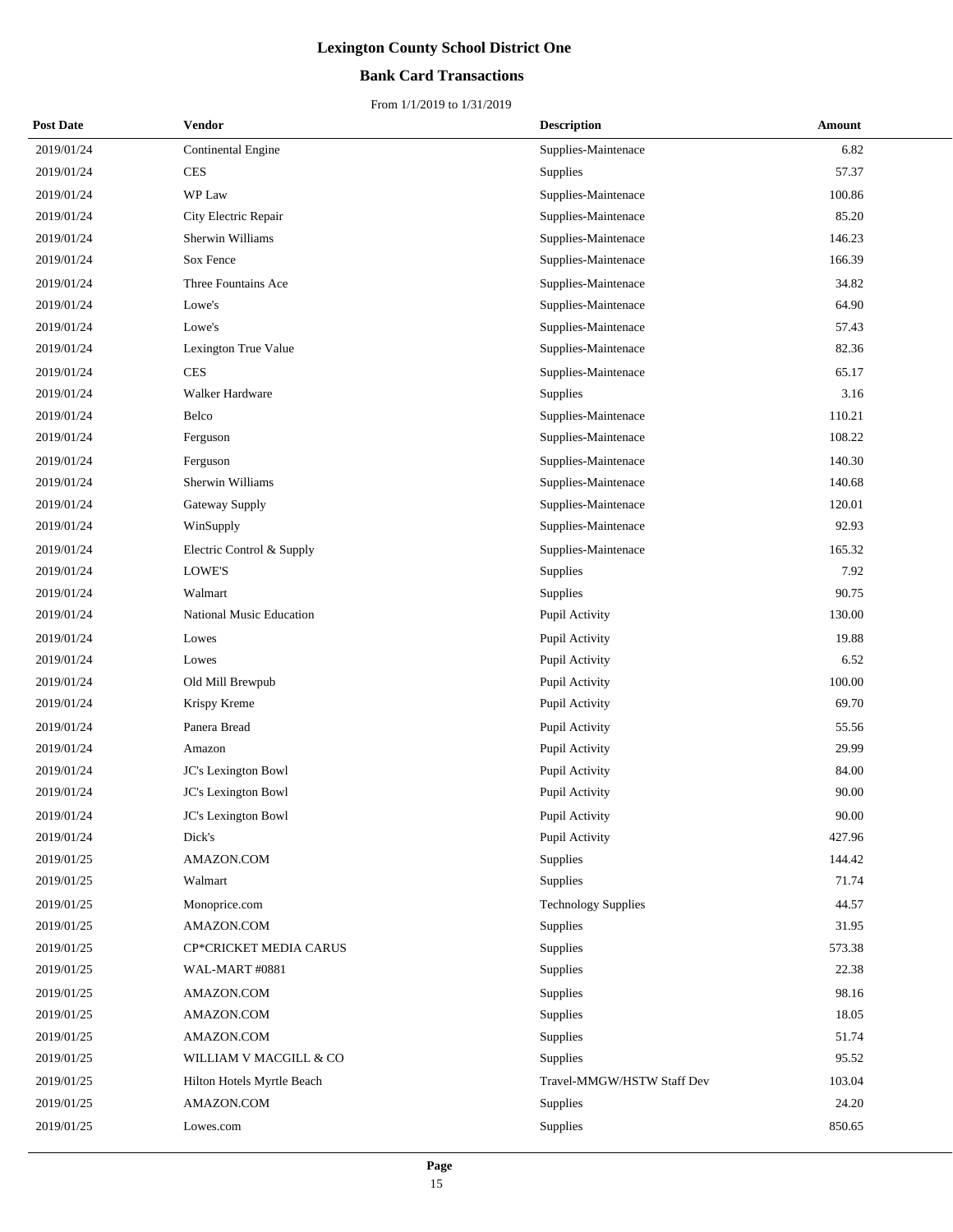### **Bank Card Transactions**

| <b>Post Date</b> | <b>Vendor</b>             | <b>Description</b>        | <b>Amount</b> |  |
|------------------|---------------------------|---------------------------|---------------|--|
| 2019/01/25       | Walker Hardware           | Supplies                  | 11.18         |  |
| 2019/01/25       | Walmart                   | Supplies                  | 14.40         |  |
| 2019/01/25       | Walmart                   | Pupil Activity            | 17.45         |  |
| 2019/01/25       | <b>BSN</b> Sports         | Pupil Activity            | 814.43        |  |
| 2019/01/25       | Epic Sports               | Pupil Activity            | 156.12        |  |
| 2019/01/28       | Amazon.com                | Supplies                  | 159.99        |  |
| 2019/01/28       | <b>CVS</b>                | Supplies                  | 27.80         |  |
| 2019/01/28       | <b>USPS</b>               | Supplies                  | 3.95          |  |
| 2019/01/28       | <b>CVS</b>                | Supplies                  | 49.18         |  |
| 2019/01/28       | <b>USPS</b>               | Supplies                  | 233.18        |  |
| 2019/01/28       | J.W. Pepper               | Supplies                  | 70.97         |  |
| 2019/01/28       | Amazon.com                | Supplies-Immersion        | $-19.70$      |  |
| 2019/01/28       | Amazon.com                | Supplies-Immersion        | $-9.93$       |  |
| 2019/01/28       | Amazon.com                | Supplies                  | 14.97         |  |
| 2019/01/28       | Amazon.com                | Supplies                  | 86.46         |  |
| 2019/01/28       | <b>SCASA</b>              | Travel                    | 225.00        |  |
| 2019/01/28       | <b>SCASA</b>              | Travel                    | 125.00        |  |
| 2019/01/28       | <b>ASCD</b>               | Dues and Fees             | 136.00        |  |
| 2019/01/28       | City Electric Repair      | Supplies-Maintenace       | 52.13         |  |
| 2019/01/28       | Kele                      | Supplies-Maintenace       | 214.95        |  |
| 2019/01/28       | Northern Tool             | Supplies-Maintenace       | 106.99        |  |
| 2019/01/28       | Smith & Jones             | Supplies-Maintenace       | 41.29         |  |
| 2019/01/28       | A-Z Lawnmower             | Supplies-Maintenace       | 67.78         |  |
| 2019/01/28       | Lexington True Value      | Supplies-Maintenace       | 20.31         |  |
| 2019/01/28       | Sherwin Williams          | Supplies-Maintenace       | 10.17         |  |
| 2019/01/28       | Electric Control & Supply | Supplies-Maintenace       | 146.06        |  |
| 2019/01/28       | Ed Smith Lumber           | Supplies-Maintenace       | 70.62         |  |
| 2019/01/28       | Lowes                     | Supplies                  | 48.34         |  |
| 2019/01/28       | <b>AMAZON</b>             | Supplies                  | 20.84         |  |
| 2019/01/28       | <b>AMAZON</b>             | Supplies                  | 5.21          |  |
| 2019/01/28       | Lowe's                    | Supplies-Maintenace       | 54.09         |  |
| 2019/01/28       | Sherwin Williams          | Supplies-Maintenace       | 48.40         |  |
| 2019/01/28       | Sherwin Williams          | Supplies-Maintenace       | 33.35         |  |
| 2019/01/28       | Kele                      | Supplies-Maintenace       | 302.08        |  |
| 2019/01/28       | Lowe's                    | Supplies-Maintenace       | 31.73         |  |
| 2019/01/28       | Lowe's                    | Supplies-Maintenace       | 13.89         |  |
| 2019/01/28       | <b>SLED</b>               | Other Prof & Tech Service | 48.00         |  |
| 2019/01/28       | Enlows                    | Supplies                  | 134.91        |  |
| 2019/01/28       | Office Depot              | Supplies                  | 18.71         |  |
| 2019/01/28       | Enlows                    | Supplies                  | 150.13        |  |
| 2019/01/28       | Office Depot              | Supplies                  | 156.20        |  |
| 2019/01/28       | Office Depot              | Supplies                  | $-8.35$       |  |
| 2019/01/28       | Enlows                    | Supplies                  | 25.72         |  |
| 2019/01/28       | Office Depot              | Supplies                  | 259.59        |  |
| 2019/01/28       | Enlows                    | Supplies                  | 248.56        |  |
|                  |                           |                           |               |  |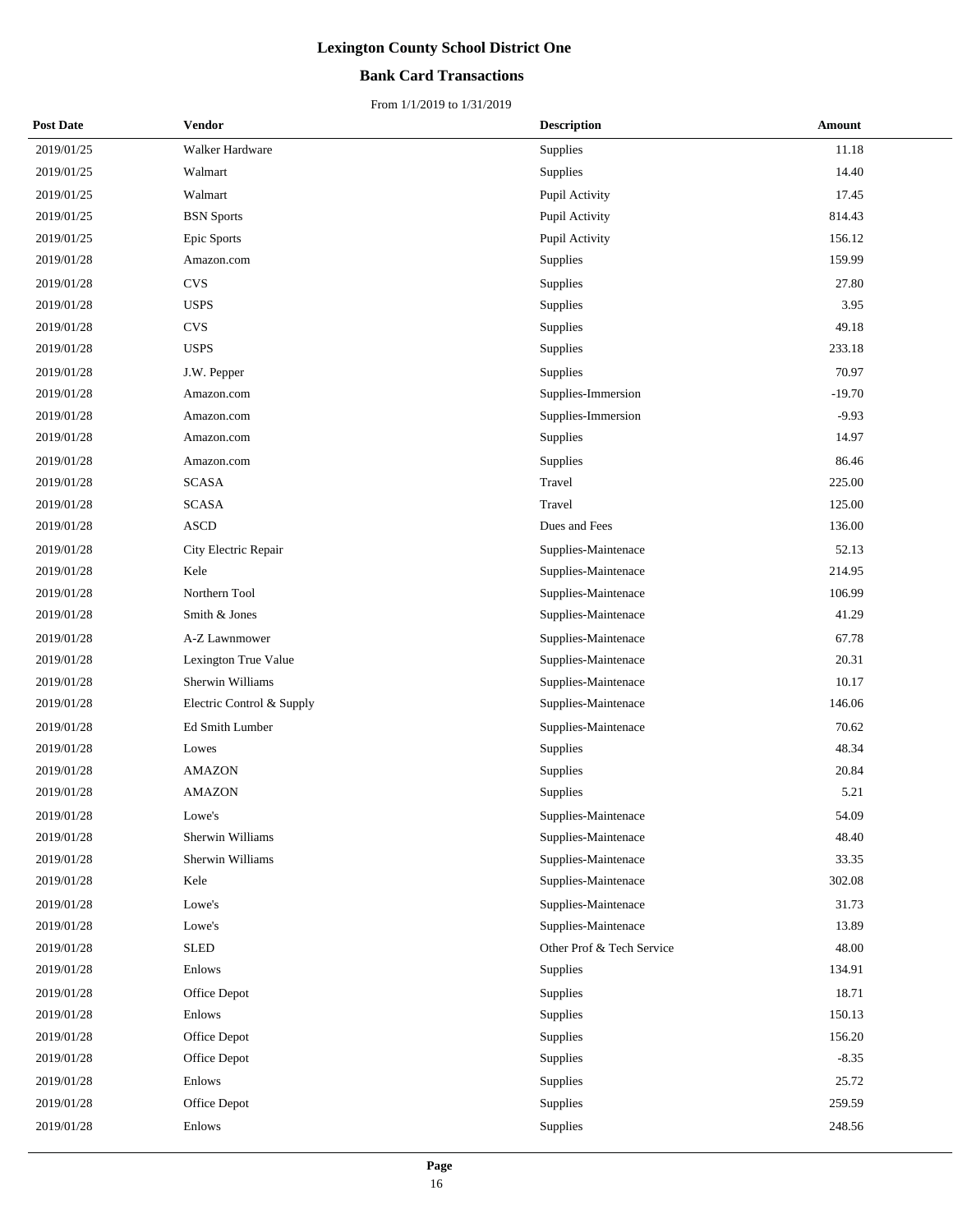### **Bank Card Transactions**

| <b>Post Date</b> | <b>Vendor</b>            | <b>Description</b>        | <b>Amount</b> |
|------------------|--------------------------|---------------------------|---------------|
| 2019/01/28       | Interstate               | Supplies                  | 73.44         |
| 2019/01/28       | <b>UPS</b> Store         | Supplies                  | 26.95         |
| 2019/01/28       | Cox Tire                 | Supplies                  | 350.85        |
| 2019/01/28       | Enlows                   | Supplies                  | 68.27         |
| 2019/01/28       | Office Depot             | Supplies                  | 120.90        |
| 2019/01/28       | Marriott                 | Travel                    | 583.76        |
| 2019/01/28       | <b>SC</b> Athletics      | Travel                    | 250.00        |
| 2019/01/28       | Lowe's                   | Supplies                  | 95.71         |
| 2019/01/28       | Target                   | Supplies                  | 12.67         |
| 2019/01/28       | Fatz                     | Other Objects             | 93.64         |
| 2019/01/28       | Walmart                  | Other Objects             | 33.06         |
| 2019/01/28       | Fatz                     | Other Objects             | 10.13         |
| 2019/01/28       | Kmart                    | Supplies                  | 42.49         |
| 2019/01/28       | Bureau of Ed. & Research | Travel                    | 249.00        |
| 2019/01/28       | Bureau of Ed. & Research | Travel                    | 249.00        |
| 2019/01/28       | <b>Solution Tree</b>     | Travel                    | 5,832.00      |
| 2019/01/28       | Bureau of Ed. & Research | Travel                    | 249.00        |
| 2019/01/28       | <b>BrainPop</b>          | Pupil Activity            | 230.00        |
| 2019/01/28       | Amazon.com               | Pupil Activity            | 125.25        |
| 2019/01/28       | Amazon.com               | Pupil Activity            | 64.10         |
| 2019/01/28       | Amazon.com               | Pupil Activity            | 124.00        |
| 2019/01/28       | <b>Island Paradise</b>   | Pupil Activity            | 27.22         |
| 2019/01/29       | <b>Computer Design</b>   | Printing and Binding      | 243.43        |
| 2019/01/29       | Trophy and Awards Center | Supplies                  | 13.38         |
| 2019/01/29       | <b>SCMEA</b>             | Travel                    | 40.00         |
| 2019/01/29       | Dramatic Publishing      | Supplies                  | 250.00        |
| 2019/01/29       | Amazon                   | Supplies                  | 324.25        |
| 2019/01/29       | <b>JW</b> Pepper         | Supplies                  | 137.99        |
| 2019/01/29       | Amazon                   | Supplies                  | 47.04         |
| 2019/01/29       | Amazon                   | Supplies                  | 360.00        |
| 2019/01/29       | Amazon                   | Supplies                  | 7.99          |
| 2019/01/29       | <b>USPS</b>              | Supplies                  | 250.00        |
| 2019/01/29       | <b>SCMEA</b>             | Travel                    | 80.00         |
| 2019/01/29       | <b>SCCTE</b>             | Travel                    | 450.00        |
| 2019/01/29       | Amazon                   | Supplies                  | 486.20        |
| 2019/01/29       | <b>WALMART</b>           | Supplies                  | 1.58          |
| 2019/01/29       | TRUE VALUE               | Supplies                  | 32.94         |
| 2019/01/29       | <b>LOWES FOODS</b>       | Supplies                  | 57.00         |
| 2019/01/29       | <b>LOWES FOODS</b>       | Supplies                  | 45.00         |
| 2019/01/29       | Walmart                  | Supplies                  | 26.08         |
| 2019/01/29       | ClassKick                | Software Renewal/Agreemen | 497.00        |
| 2019/01/29       | <b>SCSBA</b>             | Travel                    | 135.00        |
| 2019/01/29       | <b>SCSBA</b>             | Travel                    | 2,200.00      |
| 2019/01/29       | Publix                   | Supplies                  | 23.96         |
| 2019/01/29       | Walmart                  | Supplies                  | 94.87         |
|                  |                          |                           |               |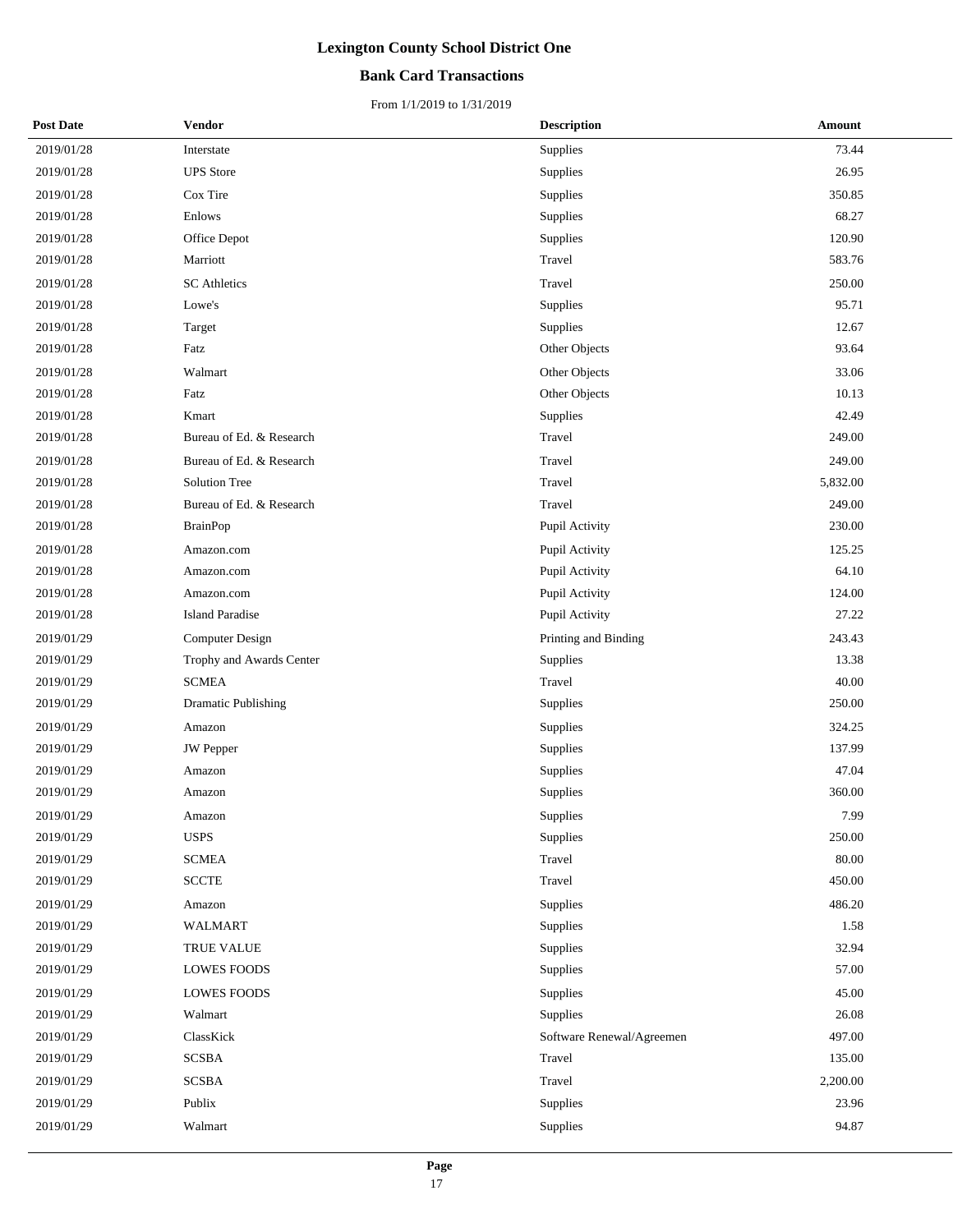### **Bank Card Transactions**

| <b>Post Date</b> | <b>Vendor</b>                         | <b>Description</b>         | Amount |
|------------------|---------------------------------------|----------------------------|--------|
| 2019/01/29       | The State                             | Supplies                   | 44.02  |
| 2019/01/29       | Publix                                | Other Objects              | 41.98  |
| 2019/01/29       | <b>FATZ</b>                           | Other Objects              | 135.33 |
| 2019/01/29       | <b>USC EMC</b>                        | Dues and Fees              | 195.00 |
| 2019/01/29       | Cox Tire                              | Repairs and Maintenance    | 183.99 |
| 2019/01/29       | AutoZone                              | Supplies-Maintenace        | 134.67 |
| 2019/01/29       | <b>NAPA</b>                           | Supplies-Maintenace        | 14.97  |
| 2019/01/29       | Enlows                                | Supplies-Maintenace        | 239.44 |
| 2019/01/29       | AutoZone                              | Supplies-Maintenace        | 191.51 |
| 2019/01/29       | Hills Machinery                       | Supplies-Maintenace        | 106.70 |
| 2019/01/29       | Enlows                                | Supplies-Maintenace        | 121.08 |
| 2019/01/29       | Enlows                                | Supplies-Maintenace        | 92.21  |
| 2019/01/29       | Enlows                                | Supplies-Maintenace        | 67.23  |
| 2019/01/29       | A-Z Lawnmower                         | Supplies-Maintenace        | 182.84 |
| 2019/01/29       | <b>K&amp;B</b> Towing                 | Repairs and Maintenance    | 50.00  |
| 2019/01/29       | Lowe's                                | Supplies                   | 3.96   |
| 2019/01/29       | Walmart                               | Supplies                   | 63.02  |
| 2019/01/29       | Lowe's                                | Supplies                   | 55.73  |
| 2019/01/29       | Lowe's                                | Supplies                   | 76.37  |
| 2019/01/29       | Walmart                               | Supplies                   | 20.67  |
| 2019/01/29       | <b>SCSHA</b>                          | Travel                     | 500.00 |
| 2019/01/29       | <b>USC EMALL</b>                      | Travel                     | 400.00 |
| 2019/01/29       | Paypal Southern Conference            | Travel                     | 700.00 |
| 2019/01/29       | Embassy Kingston Plantation           | Travel                     | 120.96 |
| 2019/01/29       | EB 2019 South Carolina                | Travel                     | 150.00 |
| 2019/01/29       | PERC Education Job Fair               | Travel                     | 395.00 |
| 2019/01/29       | <b>SHRM</b>                           | Travel                     | 198.42 |
| 2019/01/29       | <b>Editorial Projects in Educatio</b> | Advertising                | 495.00 |
| 2019/01/29       | 4-Imprint                             | Printing and Binding       | 651.11 |
| 2019/01/29       | Azura                                 | Other Prof & Tech Service  | 50.25  |
| 2019/01/29       | <b>SLED</b>                           | Other Prof & Tech Service  | 416.00 |
| 2019/01/29       | Amazon                                | Supplies                   | 123.87 |
| 2019/01/29       | Amazon                                | Supplies                   | 19.56  |
| 2019/01/29       | Postal Express                        | Supplies                   | 26.97  |
| 2019/01/29       | Amazon                                | Supplies                   | 74.28  |
| 2019/01/29       | Amazon                                | Supplies                   | 6.25   |
| 2019/01/29       | Slidely                               | <b>Technology Supplies</b> | 828.00 |
| 2019/01/29       | SC Bar                                | Dues and Fees              | 560.00 |
| 2019/01/29       | Chef's Store                          | Other Objects              | 64.98  |
| 2019/01/29       | WEBSTAURANT STORE                     | Supplies                   | 599.14 |
| 2019/01/29       | Amazon                                | Pupil Activity             | 102.16 |
| 2019/01/29       | <b>Dramatic Publishing</b>            | Pupil Activity             | 51.43  |
| 2019/01/29       | Amazon                                | Pupil Activity             | 19.78  |
| 2019/01/29       | Amazon                                | Pupil Activity             | 18.71  |
| 2019/01/29       | <b>PUBLIX</b>                         | Pupil Activity             | 285.04 |
|                  |                                       |                            |        |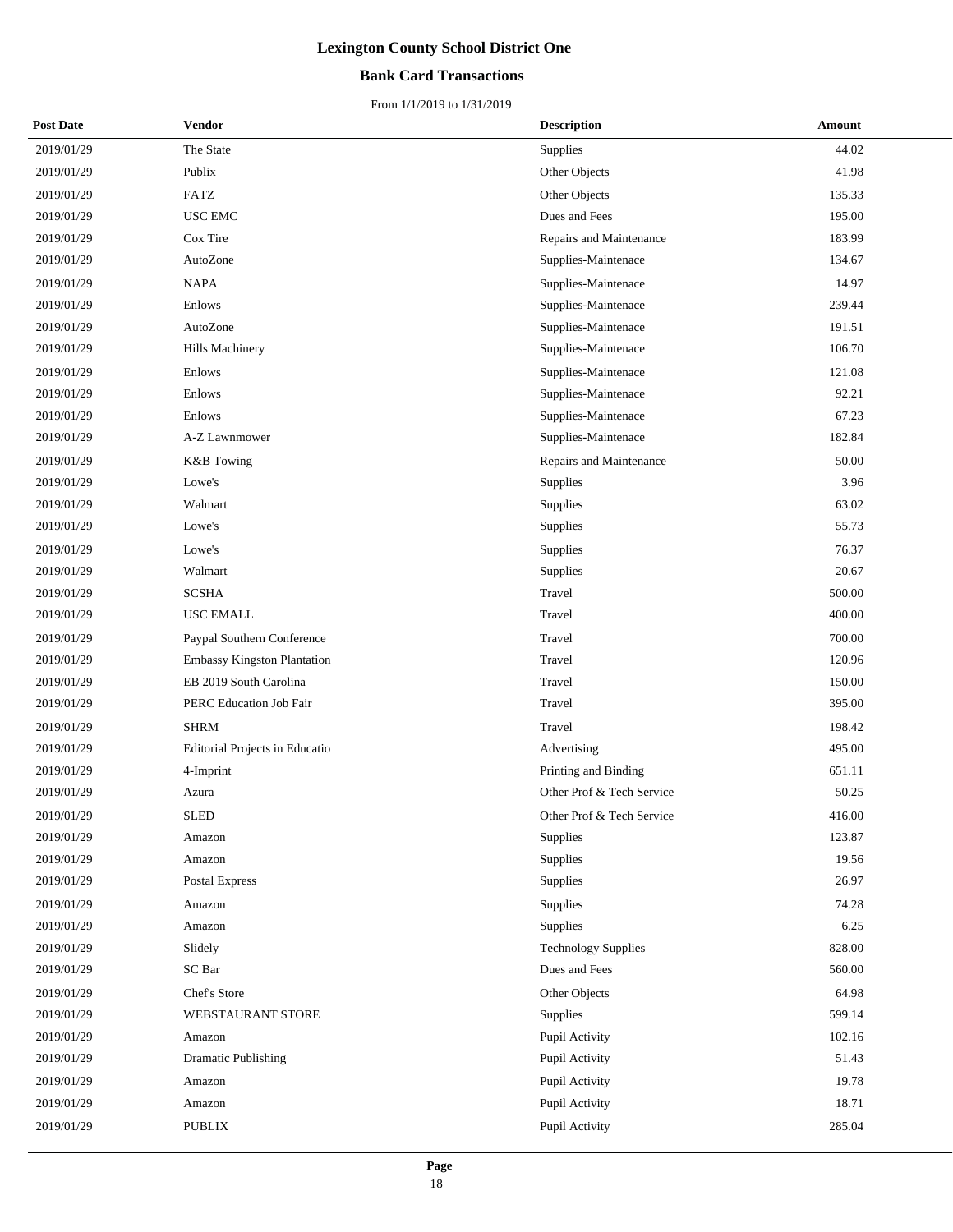### **Bank Card Transactions**

| <b>Post Date</b> | <b>Vendor</b>                   | <b>Description</b>          | Amount   |
|------------------|---------------------------------|-----------------------------|----------|
| 2019/01/29       | <b>IXL</b>                      | Pupil Activity              | 931.00   |
| 2019/01/29       | <b>Computer Design</b>          | Pupil Activity              | 112.35   |
| 2019/01/29       | Amazon.com                      | Pupil Activity              | 58.87    |
| 2019/01/29       | Amazon                          | Pupil Activity              | 434.98   |
| 2019/01/29       | Walmart                         | Pupil Activity              | 31.70    |
| 2019/01/29       | FirstDownPlayBook.com           | Pupil Activity              | $-99.99$ |
| 2019/01/29       | Walmart                         | Pupil Activity              | 82.26    |
| 2019/01/29       | Sam's Club                      | Pupil Activity              | 185.50   |
| 2019/01/29       | Walmart                         | Pupil Activity              | 53.82    |
| 2019/01/30       | Office Depot                    | Printing and Binding        | 913.92   |
| 2019/01/30       | amazon                          | Supplies                    | 16.99    |
| 2019/01/30       | Amazon                          | Supplies                    | 114.80   |
| 2019/01/30       | ACI fabric                      | Supplies                    | 87.91    |
| 2019/01/30       | amazon                          | Supplies                    | 69.54    |
| 2019/01/30       | Home Depot                      | Repairs and Maintenance     | 76.87    |
| 2019/01/30       | <b>Motion Picture</b>           | Software Renewal/Agreemen   | 0.44     |
| 2019/01/30       | Gimkit                          | Supplies                    | 59.88    |
| 2019/01/30       | <b>SCMEA</b>                    | Travel                      | 80.00    |
| 2019/01/30       | Lowes Foods                     | Supplies                    | 4.83     |
| 2019/01/30       | Amazon                          | Supplies                    | 41.38    |
| 2019/01/30       | Office Depot                    | Supplies                    | 38.51    |
| 2019/01/30       | Office Depot                    | Supplies                    | 117.59   |
| 2019/01/30       | Amazon                          | Supplies                    | 27.05    |
| 2019/01/30       | Office Depot                    | Supplies                    | 22.19    |
| 2019/01/30       | <b>SCMEA</b>                    | Travel                      | 80.00    |
| 2019/01/30       | <b>RAPTOR</b>                   | Supplies                    | 200.00   |
| 2019/01/30       | <b>USC</b>                      | Travel                      | 230.00   |
| 2019/01/30       | Amazon                          | Supplies                    | 218.99   |
| 2019/01/30       | Embassy                         | Travel                      | 548.78   |
| 2019/01/30       | <b>USC</b> Emall                | Travel                      | 115.00   |
| 2019/01/30       | Paypal                          | Travel                      | 15.45    |
| 2019/01/30       | National Dropout Prevention Co  | Travel                      | 1,500.00 |
| 2019/01/30       | American Air                    | Travel                      | 1,136.00 |
| 2019/01/30       | <b>UPS</b> Store                | Supplies                    | 13.15    |
| 2019/01/30       | <b>Presentation Systems</b>     | Supplies                    | 762.46   |
| 2019/01/30       | Amazon                          | Supplies                    | 88.42    |
| 2019/01/30       | Amazon                          | Supplies                    | 21.43    |
| 2019/01/30       | Raptor Technologies             | Supplies                    | 600.00   |
| 2019/01/30       | PELION AUTO CARE                | Supplies                    | 33.06    |
| 2019/01/30       | <b>CORNER PANTRY</b>            | Supplies                    | 14.95    |
| 2019/01/30       | Amazon                          | Supplies                    | 73.58    |
| 2019/01/30       | Gilbert IGA                     | Supplies                    | 108.60   |
| 2019/01/30       | SOUTH CARLINA MUSIC             | Travel                      | 80.00    |
| 2019/01/30       | SOUTH CAROLINA MUSIC            | Travel                      | 80.00    |
| 2019/01/30       | <b>SCMEA Orchestra Division</b> | <b>Pupil Transportation</b> | 25.00    |
|                  |                                 |                             |          |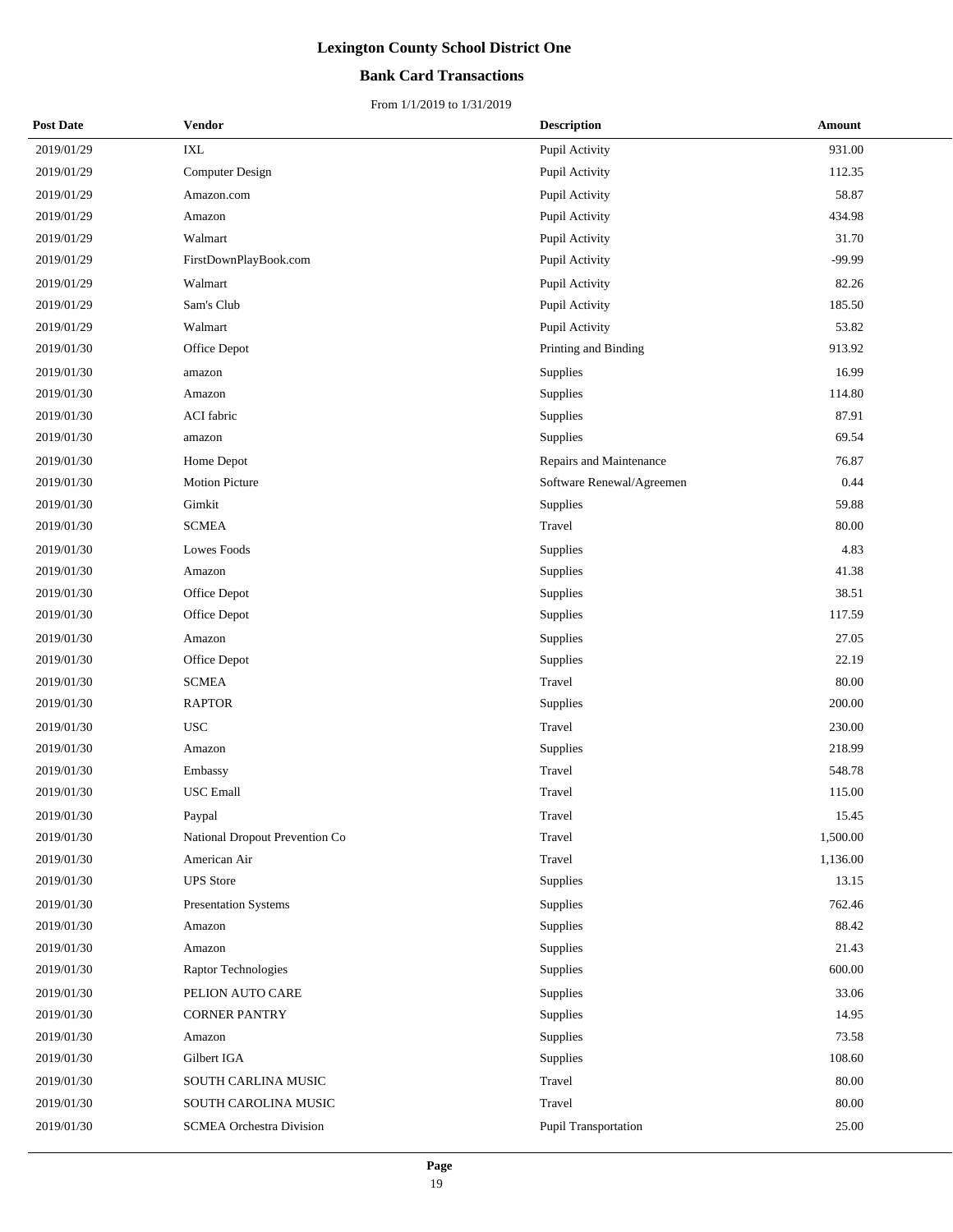### **Bank Card Transactions**

| <b>Post Date</b> | <b>Vendor</b>            | <b>Description</b>         | <b>Amount</b> |
|------------------|--------------------------|----------------------------|---------------|
| 2019/01/30       | <b>SCMEA</b>             | Travel                     | 80.00         |
| 2019/01/30       | JW Pepper                | Supplies                   | 166.99        |
| 2019/01/30       | <b>LATE CHARGE</b>       | Dues and Fees              | 35.00         |
| 2019/01/30       | <b>FINANCE CHARGE</b>    | Dues and Fees              | 0.77          |
| 2019/01/30       | <b>AMAZON</b>            | Dues and Fees              | 13.90         |
| 2019/01/30       | Michaels                 | Supplies                   | 123.26        |
| 2019/01/30       | Lowes                    | Supplies                   | 27.78         |
| 2019/01/30       | Amazon.com               | Supplies                   | 119.78        |
| 2019/01/30       | Lowes                    | Supplies                   | 90.28         |
| 2019/01/30       | <b>Motion Picture</b>    | Software Renewal/Agreemen  | 236.00        |
| 2019/01/30       | Walmart                  | Supplies                   | 29.44         |
| 2019/01/30       | Domino's Pizza           | Supplies                   | 69.59         |
| 2019/01/30       | New York Times           | Periodicals                | $6.00\,$      |
| 2019/01/30       | <b>SCAEOP INC</b>        | Travel                     | 940.00        |
| 2019/01/30       | <b>Hilton Hotels</b>     | Travel                     | 286.71        |
| 2019/01/30       | Eventbrite               | Travel                     | 60.00         |
| 2019/01/30       | Storey's Florist         | Supplies                   | 79.55         |
| 2019/01/30       | Amazon                   | Supplies                   | 199.99        |
| 2019/01/30       | Amazon                   | Supplies                   | 305.98        |
| 2019/01/30       | Amazon                   | Supplies                   | 799.96        |
| 2019/01/30       | Phi Delta Kappa          | Dues and Fees              | 95.00         |
| 2019/01/30       | Lowes Foods              | Other Objects              | 54.64         |
| 2019/01/30       | Alodias                  | Other Objects              | 433.11        |
| 2019/01/30       | Amazon                   | Supplies                   | 124.92        |
| 2019/01/30       | Amazon                   | Supplies                   | 876.75        |
| 2019/01/30       | Food Lion                | Other Objects              | 9.99          |
| 2019/01/30       | Walmart                  | Other Objects              | 134.47        |
| 2019/01/30       | Walmart                  | Other Objects              | 36.31         |
| 2019/01/30       | <b>AMLE</b>              | Travel-MMGW/HSTW Staff Dev | 150.00        |
| 2019/01/30       | Paypal                   | Travel                     | 64.55         |
| 2019/01/30       | American Airlines        | Travel                     | 338.00        |
| 2019/01/30       | travel insurance         | Travel                     | 22.75         |
| 2019/01/30       | <b>SCAAA</b>             | Travel                     | 165.00        |
| 2019/01/30       | <b>USPS</b>              | Supplies                   | 7.62          |
| 2019/01/30       | Vista Print              | Supplies                   | 28.87         |
| 2019/01/30       | Surgent McCoy Self Study | Travel                     | 224.25        |
| 2019/01/30       | <b>GFOA</b>              | Travel                     | 25.00         |
| 2019/01/30       | <b>SCASBO</b>            | Travel                     | 230.00        |
| 2019/01/30       | <b>SCASBO</b>            | Travel                     | 255.00        |
| 2019/01/30       | <b>SCASBO</b>            | Travel                     | 230.00        |
| 2019/01/30       | <b>GFOA</b>              | Travel                     | 25.00         |
| 2019/01/30       | <b>GFOA</b>              | Travel                     | 25.00         |
| 2019/01/30       | <b>SCASBO</b>            | Travel                     | 230.00        |
| 2019/01/30       | SCASA-Credit Voucher     | Travel                     | $-25.00$      |
| 2019/01/30       | Postal Express           | Supplies                   | 9.15          |
|                  |                          |                            |               |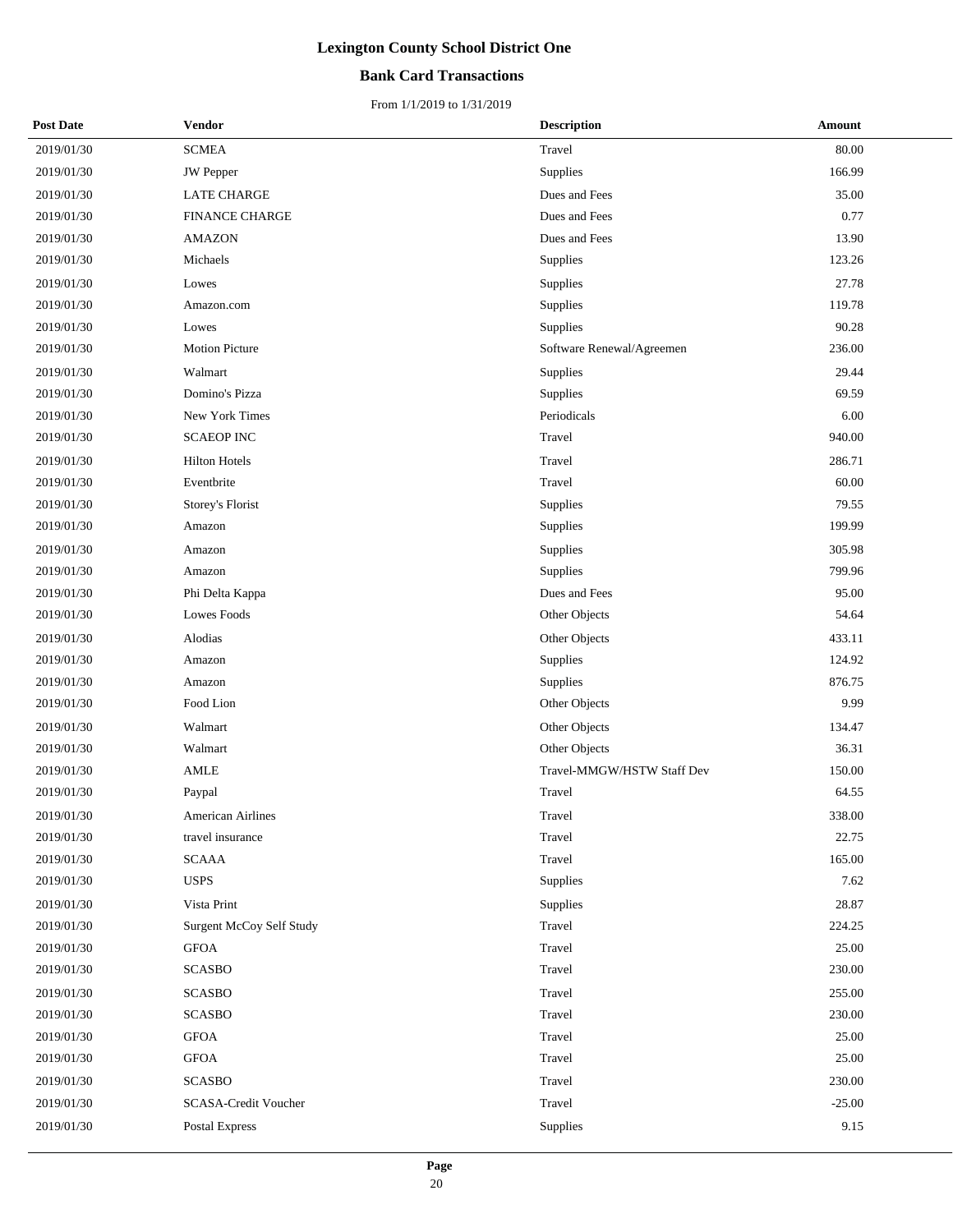### **Bank Card Transactions**

| <b>Post Date</b> | Vendor                      | <b>Description</b>         | <b>Amount</b> |
|------------------|-----------------------------|----------------------------|---------------|
| 2019/01/30       | <b>SC Accountancy Board</b> | Dues and Fees              | 80.00         |
| 2019/01/30       | <b>SC Accountancy Board</b> | Dues and Fees              | 80.00         |
| 2019/01/30       | Ed Smith Lumber             | Supplies                   | 23.43         |
| 2019/01/30       | <b>Dollar General</b>       | Supplies                   | 51.09         |
| 2019/01/30       | Lowe's                      | Supplies                   | 134.95        |
| 2019/01/30       | Northern Tool               | Supplies                   | 128.86        |
| 2019/01/30       | Lowes                       | Supplies                   | 12.50         |
| 2019/01/30       | The Home Depot              | Supplies                   | 320.94        |
| 2019/01/30       | Amazon                      | Supplies                   | 37.95         |
| 2019/01/30       | Amazon                      | Supplies                   | 53.99         |
| 2019/01/30       | Amazon                      | <b>Technology Supplies</b> | 47.76         |
| 2019/01/30       | Publix                      | Other Objects              | 125.16        |
| 2019/01/30       | Amazon                      | <b>Technology Supplies</b> | 546.19        |
| 2019/01/30       | Amazon                      | <b>Technology Supplies</b> | 54.88         |
| 2019/01/30       | Shumperts IGA               | Supplies                   | 32.15         |
| 2019/01/30       | Hardees                     | Supplies                   | 254.19        |
| 2019/01/30       | Amazon.com                  | Supplies                   | 138.85        |
| 2019/01/30       | PayPal Learning Forward     | Travel                     | 110.00        |
| 2019/01/30       | PayPal-Learning Forward     | Travel                     | 110.00        |
| 2019/01/30       | PayPal Learning Forward     | Travel                     | 110.00        |
| 2019/01/30       | amazon                      | Supplies                   | 337.50        |
| 2019/01/30       | Office Depot                | Supplies                   | 21.39         |
| 2019/01/30       | <b>USPS PO</b>              | Supplies                   | 200.00        |
| 2019/01/30       | Greenwood Heinemann         | Supplies                   | 28.04         |
| 2019/01/30       | Amazon                      | Supplies                   | 9.99          |
| 2019/01/30       | Dollar Tree                 | Pupil Activity             | 8.56          |
| 2019/01/30       | Walmart                     | Pupil Activity             | 37.63         |
| 2019/01/30       | Walmart                     | Pupil Activity             | 14.47         |
| 2019/01/30       | Amazon                      | Pupil Activity             | 79.98         |
| 2019/01/30       | Row Loff                    | Pupil Activity             | 43.00         |
| 2019/01/30       | $\,$ JW Pepper              | Pupil Activity             | 147.99        |
| 2019/01/30       | JW Pepper                   | Pupil Activity             | 130.00        |
| 2019/01/30       | <b>JW</b> Pepper            | Pupil Activity             | 143.99        |
| 2019/01/30       | Amazon                      | Pupil Activity             | 22.14         |
| 2019/01/30       | Walmart                     | Pupil Activity             | 101.63        |
| 2019/01/30       | Food Lion                   | Pupil Activity             | 35.84         |
| 2019/01/30       | Continental                 | Pupil Activity             | 384.63        |
| 2019/01/30       | Amazon                      | Pupil Activity             | 74.80         |
| 2019/01/30       | Michaels                    | Pupil Activity             | 45.61         |
| 2019/01/30       | Amazon                      | Pupil Activity             | 78.14         |
| 2019/01/30       | Lowe's                      | Pupil Activity             | 58.67         |
| 2019/01/30       | Amazon                      | Pupil Activity             | 262.31        |
| 2019/01/30       | Office Depot                | Pupil Activity             | 39.74         |
| 2019/01/30       | Amazon                      | Pupil Activity             | 11.95         |
| 2019/01/30       | Amazon                      | Pupil Activity             | 702.83        |
|                  |                             |                            |               |